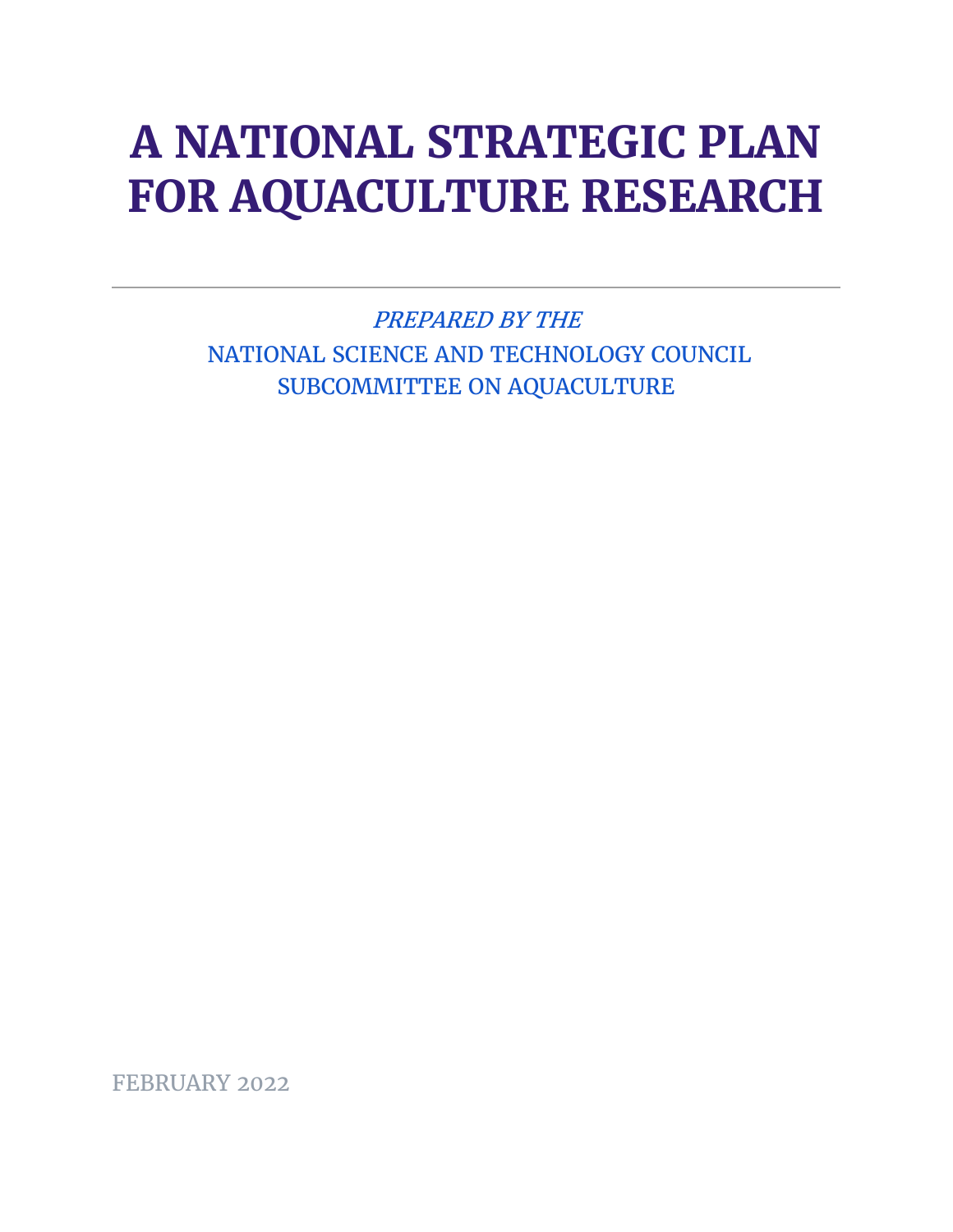# **About the National Science and Technology Council**

The National Science and Technology Council (NSTC) is the principal means by which the Executive Branch coordinates science and technology policy across the diverse entities that make up the Federal research and development enterprise. A primary objective of the NSTC is to ensure science and technology policy decisions and programs are consistent with the President's stated goals. The NSTC prepares research and development strategies that are coordinated across Federal agencies aimed at accomplishing multiple national goals. The work of the NSTC is organized under committees that oversee subcommittees and working groups focused on different aspects of science and technology. More information is available at [http://www.whitehouse.gov/ostp/nstc.](http://www.whitehouse.gov/ostp/nstc)

# **About the Office of Science and Technology Policy**

The Office of Science and Technology Policy (OSTP) was established by the National Science and Technology Policy, Organization, and Priorities Act of 1976 to provide the President and others within the Executive Office of the President with advice on the scientific, engineering, and technological aspects of the economy, national security, homeland security, health, foreign relations, the environment, and the technological recovery and use of resources, among other topics. OSTP leads interagency science and technology policy coordination efforts, assists the Office of Management and Budget with an annual review and analysis of Federal research and development in budgets, and serves as a source of scientific and technological analysis and judgment for the President with respect to major policies, plans, and programs of the Federal government. More information is available at [http://www.whitehouse.gov/ostp.](http://www.whitehouse.gov/ostp)

#### **About the NSTC Subcommittee on Aquaculture**

The Subcommittee on Aquaculture (SCA) is a statutory subcommittee comprised of Federal agency representatives that operates under the Committee on Environment of the National Science and Technology Council (NSTC) under OSTP in the Executive Office of the President [National Aquaculture Act of 1980 (Public Law 96-362. 94 Stat. 1198, 16 U.S.C. 2801, et seq.) and the National Aquaculture Improvement Act of 1985 (Public Law 99-198, 99 Stat. 1641)]. More information is available at [https://www.ars.usda.gov/sca/.](https://www.ars.usda.gov/sca/)

#### **About this Document**

In October 2018, the SCA established the Science Planning Task Force charged with updating the National Strategic Plan for Federal Aquaculture Research 2014–2019 to communicate Federal priorities for research, science, and technology development that will facilitate expansion of domestic aquaculture. The SCA also established a parallel Regulatory Efficiency Task Force charged with developing a new work plan for interagency coordination to improve regulatory efficiency.

# **Copyright Information**

This document is a work of the United States Government and is in the public domain (see 17 U.S.C. §105). Subject to the stipulations below, it may be distributed and copied with acknowledgment to OSTP. Copyrights to graphics included in this document are reserved by the original copyright holders or their assignees and are used here under the Government's license and by permission. Requests to use any images must be made to the provider identified in the image credits or to OSTP if no provider is identified. Published in the United States of America, 2022.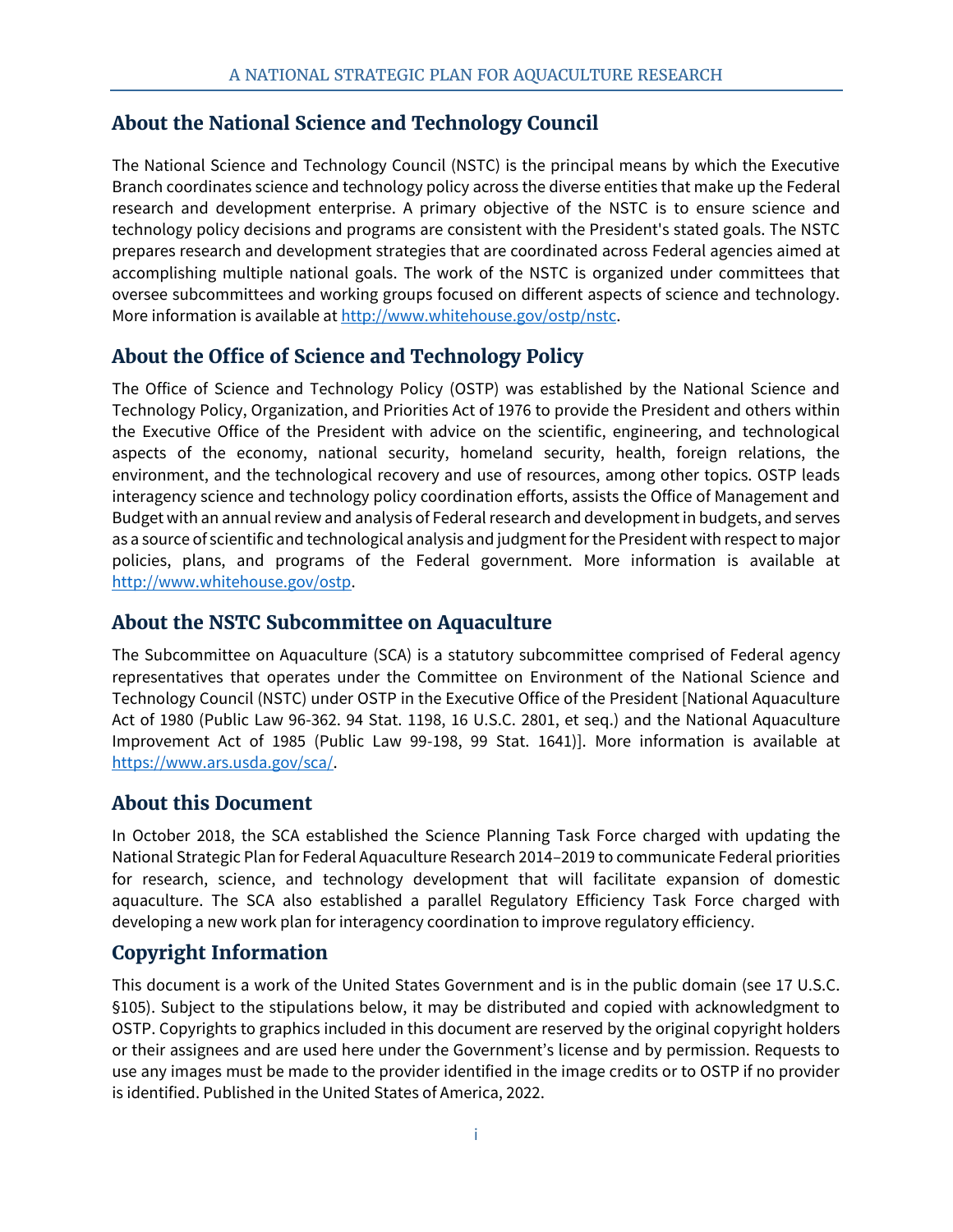#### **NATIONAL SCIENCE & TECHNOLOGY COUNCIL**

*Chair*

*Executive Director (Acting)*

**Alondra Nelson**, Deputy Director for Science and Society, Performing the Duties of Director, Office of Science and Technology Policy

**Kei Koizumi,** Principal Deputy Director for Policy, OSTP

#### *Members*

#### **SUBCOMMITTEE ON AQUACULTURE**

#### *Co-Chairs*

**Paul Doremus,** NOAA **Jeffrey Silverstein,** USDA **Deerin Babb-Brott,** OSTP

*Executive Secretaries*

**Caird Rexroad**, USDA **Nicole Fernandes**, NOAA

#### *Members*

**Meg Gaffney-Smith,** DoD/USACE **Carlos Gonzalez,** DOC/NIST **Wynne Miller,** EPA **Connor Jennings,** OMB **Laura Lorenzoni,** NASA **Jennifer Matysczak,** HHS/FDA **Brianne McGuffie,** DoD/USACE **Kim Miller,** OMB **Jenny Molloy,** EPA **Barbara Montwill**, HHS/FDA **Michael Rubino,** DOC/NOAA **Thomas Smith,** DoD/USACE **Aurelia Skipwith,** DOI **Rebecca Wintering**, State **Tina Wong,** State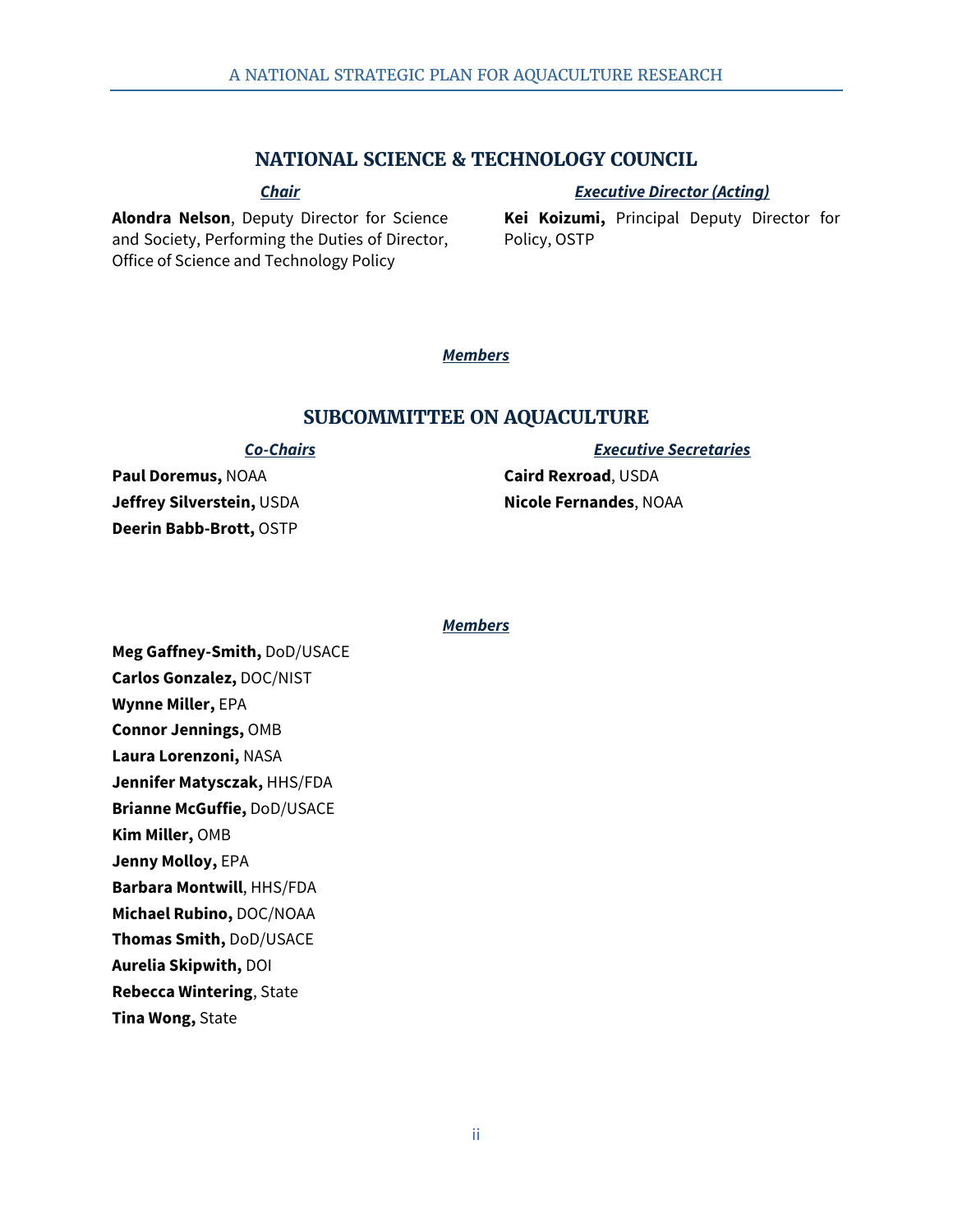#### **SCIENCE PLANNING TASK FORCE**

**Caird Rexroad**, USDA, Chair **Mark Rath**, DOC **Chuck Weirich,** DOC **Michael Rust**, DOC **Nikola Garber**, DOC **Kristine Cherry**, DOC **Devinn Lambert**, DOE **Marc von Keitz**, DOE **Marilyn Blair**, DOI **David Miko**, DOI **David Hu,** DOI **Scott P. Vanderkooi**, DOI **M. Camille Hopkins**, DOI **Kristy Jacobus**, DOS **Brenda Rashleigh,** EPA **Brett Koonse**, FDA **Charles Gieseker**, FDA **Cynthia Stine**, FDA **Barbara Montwill**, FDA **Eric Landis**, FDA **Ciro Ruiz-Feria**, FDA **Jennifer Matysczak**, FDA **Ruth Shuman**, NSF **Shivaun Leonard**, USAID **Amrit Bart**, USDA **Gene Kim**, USDA **Kathleen Hartman**, USDA **Timothy Sullivan**, USDA **Tony Dorn**, USDA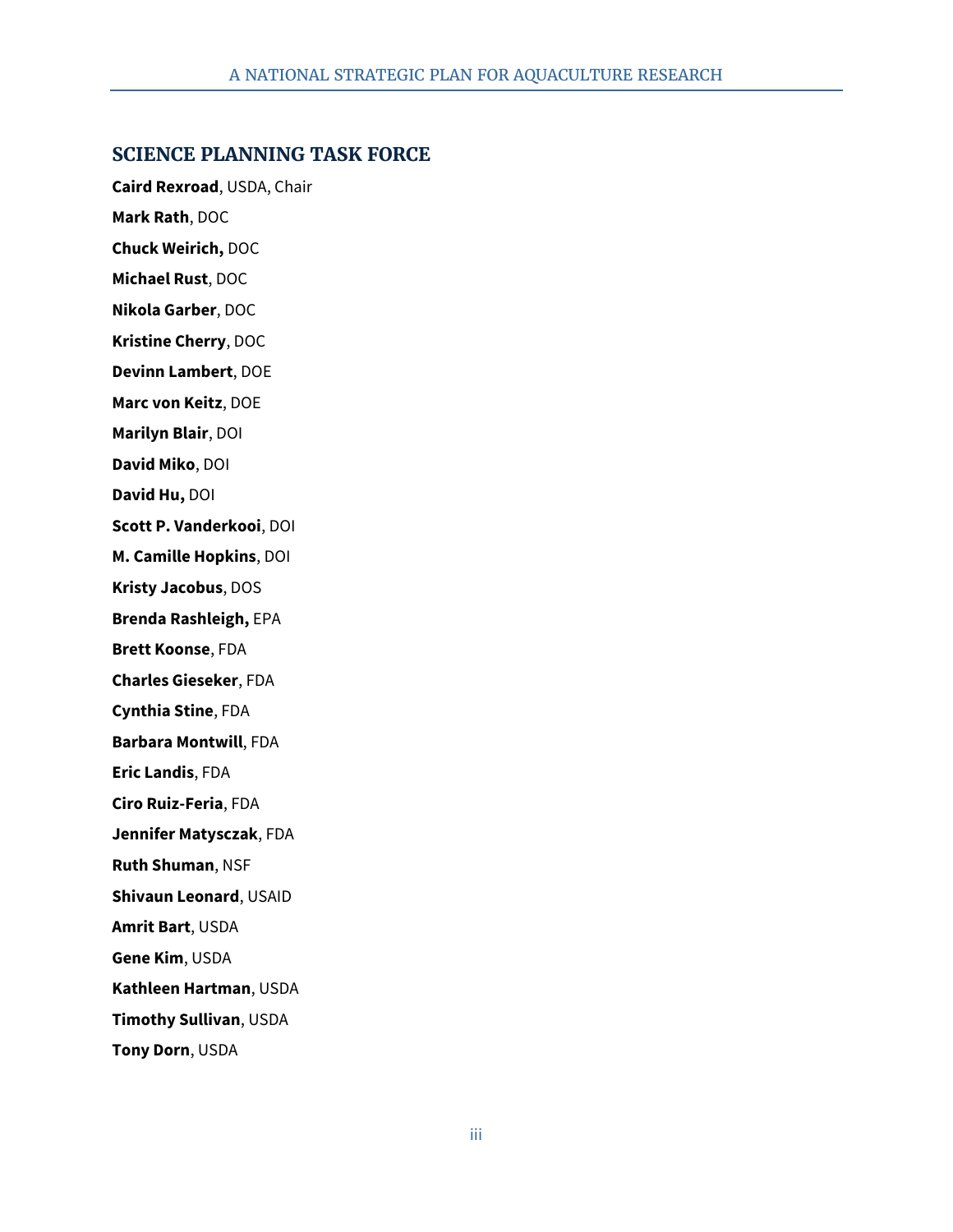# Contents

| Objective 1.2: Enable science-based regulation and management of domestic aquaculture  9          |
|---------------------------------------------------------------------------------------------------|
| Objective 1.3: Educate and train a skilled, diverse, and inclusive aquaculture workforce 10       |
| Goal 2. Improve Aquaculture Production Technologies and Inform Decision-making 11                 |
|                                                                                                   |
| Objective 2.2: Develop and refine production technologies to increase environmentally responsible |
| Objective 2.3: Advance fish nutrition and feed production technologies to produce healthy fish,   |
|                                                                                                   |
|                                                                                                   |
| Objective 3.1: Develop strategies to protect the health and well-being of aquaculture species  17 |
| Objective 3.2: Promote the safety and nutritional value of U.S. aquaculture products  18          |
|                                                                                                   |
|                                                                                                   |
|                                                                                                   |
|                                                                                                   |
|                                                                                                   |
|                                                                                                   |
|                                                                                                   |
|                                                                                                   |
|                                                                                                   |
|                                                                                                   |
|                                                                                                   |
|                                                                                                   |
|                                                                                                   |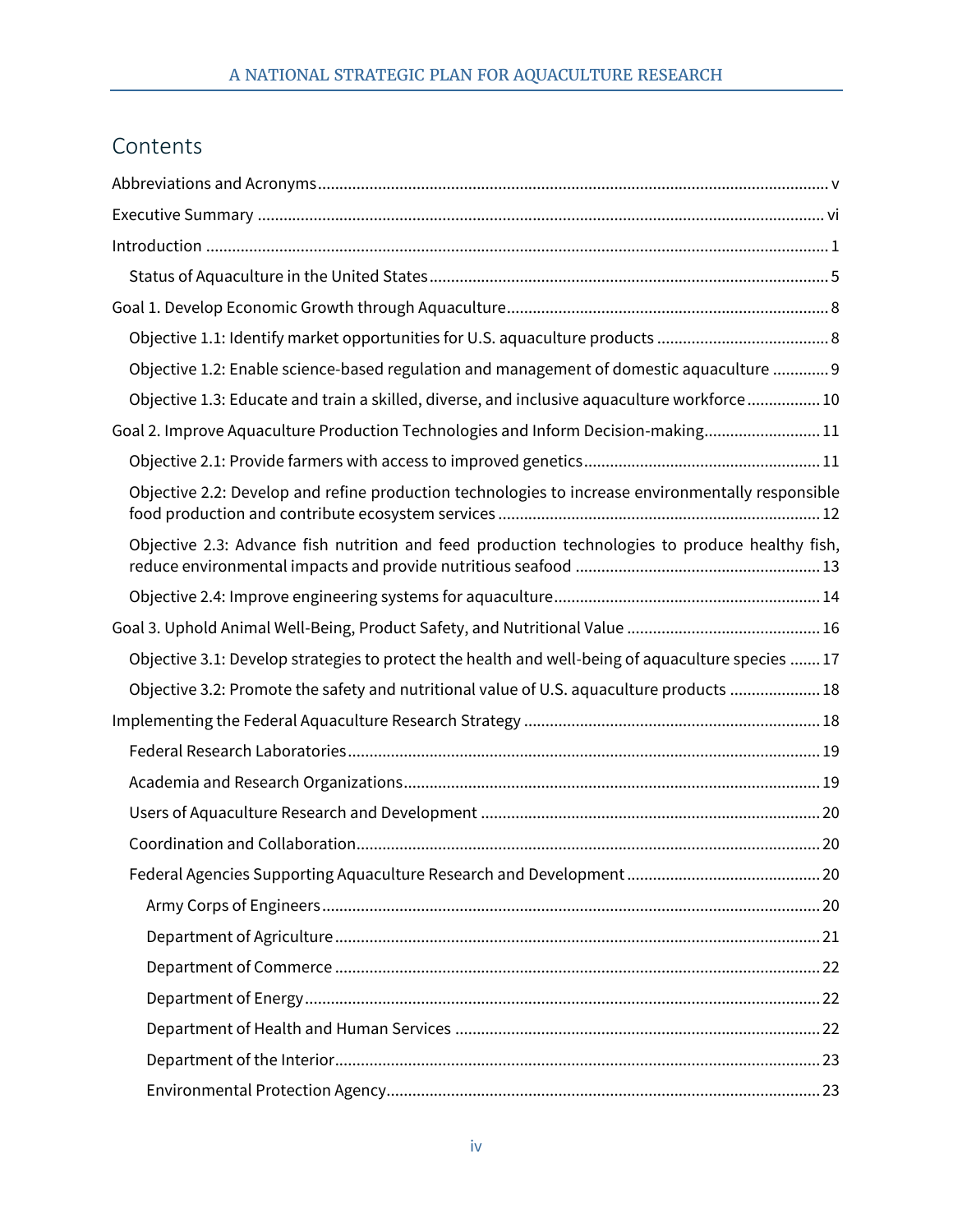# A NATIONAL STRATEGIC PLAN FOR AQUACULTURE RESEARCH

# <span id="page-5-0"></span>**Abbreviations and Acronyms**

| <b>APHIS</b>  | Animal and Plant Health Inspection<br>Service            |
|---------------|----------------------------------------------------------|
| <b>ARPA-E</b> | <b>Advanced Research Projects</b><br>Agency-Energy       |
| <b>ARS</b>    | <b>Agricultural Research Service</b>                     |
| <b>BETO</b>   | <b>Bioenergy Technologies Office</b>                     |
| <b>BOEM</b>   | <b>Bureau of Ocean Energy</b><br>Management              |
| <b>CDC</b>    | <b>Centers for Disease Control and</b><br>Prevention     |
| <b>DOC</b>    | Department of Commerce                                   |
| <b>DOE</b>    | Department of Energy                                     |
| <b>DOI</b>    | Department of the Interior                               |
| <b>DOS</b>    | Department of State                                      |
| <b>EERE</b>   | Office of Energy and Renewable<br>Energy                 |
| <b>EPA</b>    | <b>Environmental Protection Agency</b>                   |
| <b>ERS</b>    | <b>Economic Research Service</b>                         |
| <b>FDA</b>    | Food and Drug Administration                             |
| <b>FSIS</b>   | <b>Food Safety Inspection Service</b>                    |
| <b>FWS</b>    | <b>Fish and Wildlife Service</b>                         |
| <b>HHS</b>    | United States Department of Health<br>and Human Services |
| <b>NASA</b>   | National Aeronautics and Space<br>Administration         |

| <b>NASS</b>    | <b>National Agricultural Statistics</b><br>Service |
|----------------|----------------------------------------------------|
| <b>NIFA</b>    | National Institute of Food and<br>Agriculture      |
| <b>NMFS</b>    | National Marine Fisheries Service                  |
| <b>NOAA</b>    | National Oceanic and Atmospheric<br>Administration |
| <b>NOS</b>     | <b>National Ocean Service</b>                      |
| NSF            | <b>National Science Foundation</b>                 |
| <b>NSTC</b>    | National Science and Technology<br>Council         |
| ОМВ            | Office of Management and Budget                    |
| <b>OSTP</b>    | Office of Science and Technology<br>Policy         |
| <b>R&amp;D</b> | <b>Research and Development</b>                    |
| <b>RMA</b>     | <b>Risk Management Agency</b>                      |
| <b>SCA</b>     | Subcommittee on Aquaculture                        |
| SG             | <b>NOAA Sea Grant</b>                              |
| U.S.           | <b>United States</b>                               |
| <b>USACE</b>   | United States Army Corps of<br><b>Engineers</b>    |
| <b>USCG</b>    | United States Coast Guard                          |
| <b>USDA</b>    | United States Department of<br>Agriculture         |
| <b>USGS</b>    | United States Geological Survey                    |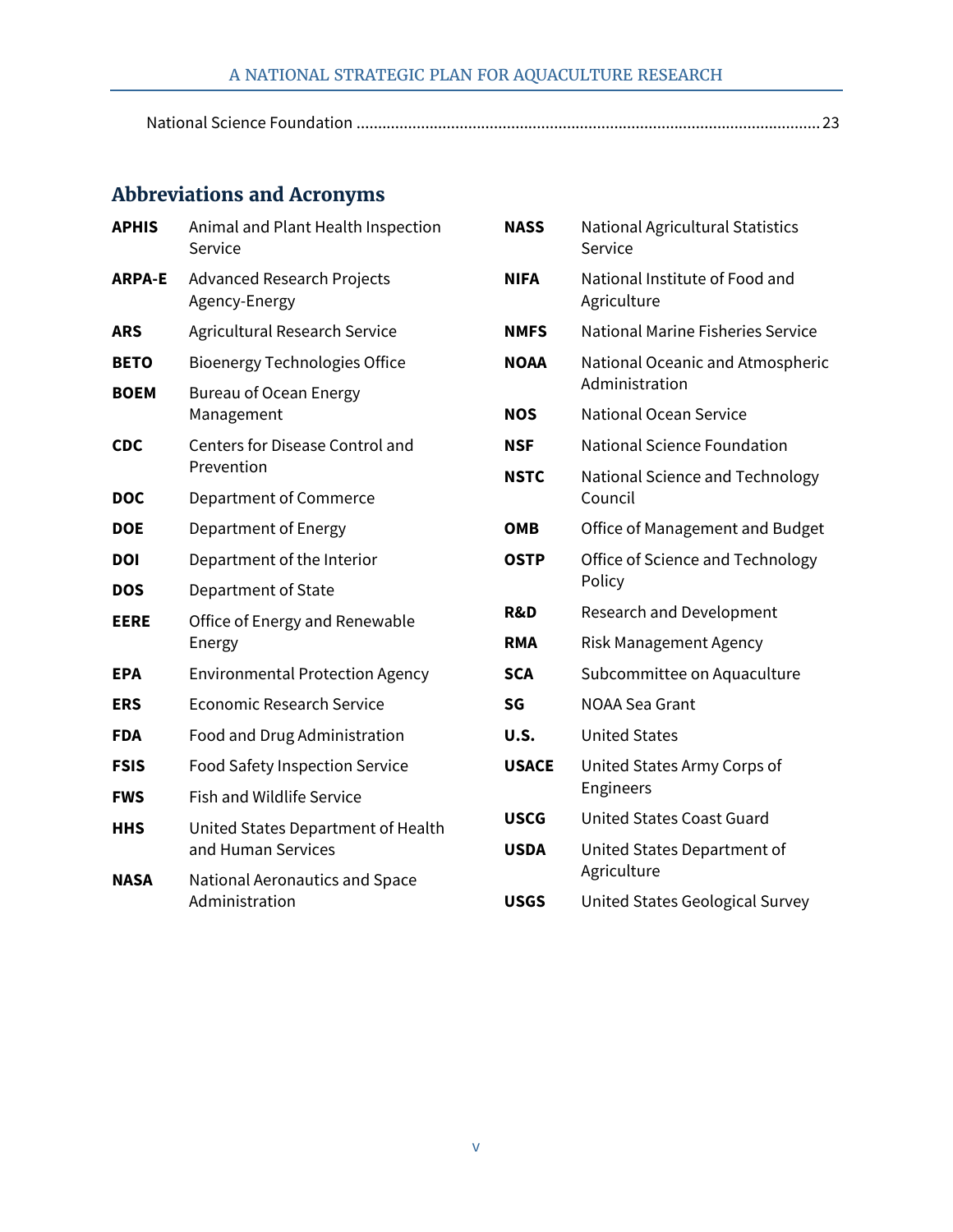#### <span id="page-6-0"></span>**Executive Summary**

U.S. aquaculture offers Americans safe, affordable, and healthy food choices produced with minimal impacts on the environment. Aquaculture is the most efficient form of animal protein production in the world and currently provides more than half of the seafood consumed globally. Conservation and fisheries organizations also depend on aquaculture for producing and restoring threatened fish species and supplementing natural reproduction of wild species of commercial and recreational importance. In addition, aquaculture producers and industries that support aquaculture such as animal feeds, health management companies, and equipment manufacturers are vital contributors to rural economies.

U.S. aquaculture is regulated by a suite of environmental, human health, animal health and consumer protection laws driving producers to utilize environmentally efficient farming systems, with modest space and freshwater requirements, having low carbon footprints, and often providing restorative ecosystem services. Expanding U.S. aquaculture will diversify and complement our well-managed fisheries and terrestrial food production systems by adding an important underdeveloped sector to enhance the resiliency of the overall US food supply. Americans can help to ensure global food security for future generations, increase our capacity to mitigate the effects and impacts of climate change, and respond to the economic challenges of the Covid-19 pandemic by providing jobs in rural, urban, coastal and tribal communities. by strategic expansion of US aquaculture.

This plan serves to communicate Federal priorities for research and technology development that will facilitate responsible expansion of domestic aquaculture. This plan will be foundational for supporting a science-based industry that increases seafood availability, creates jobs, and provides economic and recreational opportunities while providing for the restoration and promotion of healthy aquatic ecosystems. Federal aquaculture research programs are for the benefit of the American people, inclusive of current and future generations. This plan identifies critical objectives for the following strategic goals that will support U.S. aquaculture development through Federal agency and interagency research, science, and technology coordination over a 5-year term.

#### • **Goal 1. Develop Economic Growth through Aquaculture**

- $\circ$  Objective 1.1: Identify market opportunities for U.S. aquaculture products
- o Objective 1.2: Enable science-based expansion of domestic aquaculture
- $\circ$  Objective 1.3: Educate and train a skilled aquaculture workforce
- **Goal 2. Improve Aquaculture Production Technologies and Inform Decision-making**
	- o Objective 2.1: Provide farmers with access to improved genetics
	- $\circ$  Objective 2.2: Develop production technologies that minimize environmental impacts
	- o Objective 2.3: Advance fish nutrition and feed production technologies
	- o Objective 2.4: Improve engineering systems for aquaculture
- **Goal 3. Uphold Animal Well-Being, Product Safety, and Nutritional Value**
	- $\circ$  Objective 3.1: Develop strategies to protect the health and well-being of aquaculture species
	- $\circ$  Objective 3.2: Promote the safety and nutritional value of U.S. aquaculture products

These strategic goals will guide Federal agencies, with public and private sector partners, in building an interagency collaborative and multidisciplinary research framework to address the Nation's aquaculture priorities. Agency activities related to this plan are subject to the availability of appropriations and must be consistent with domestic and international legal obligations.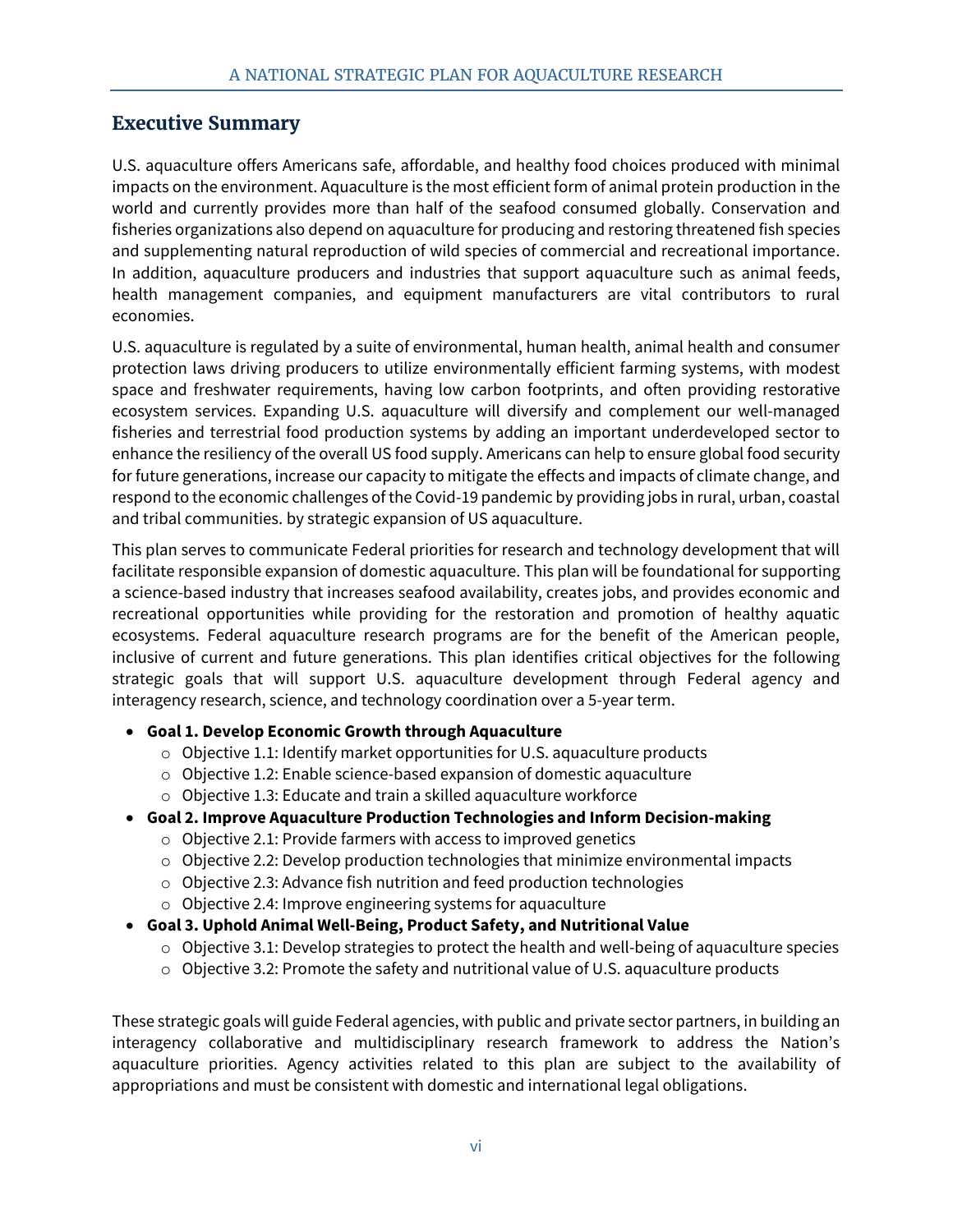#### <span id="page-7-0"></span>**Introduction**

U.S. aquaculture industries provide jobs, revenue, and infrastructure development to coastal and inland States. Expanding domestic aquaculture by increasing scientific and technical knowledge needed for sustainable production of safe and nutritious seafood in the United States will create new jobs from coastal communities to the agricultural heartland, foster sustainable aquaculture practices, and enhance wild fisheries and habitats. In 2017, U.S. aquaculture production ranked  $17<sup>th</sup>$  in the world and provided for human consumption, sport fish, baitfish, ornamentals, crustaceans, mollusks, algae, and other aquatic products on 2,932 farms across 48 States having combined sales of \$1.5 billion (Figure  $1).<sup>1</sup>$ 

Done responsibly and in accordance with U.S. laws, aquaculture is good for people, good for the economy, and good for the planet. Like any human activity, seafood farming can have negative environmental and social effects. However, much has been learned during the past thirty years to farm seafood sustainably and safely within the context of science-based, informed regulatory regimes that maintain healthy oceans. <sup>2</sup>

Seafood, wild or farmed, is one of the best sources of nutrients essential for human health and wellbeing. <sup>3</sup> Given limits to terrestrial agriculture and commercial fishing, farming of seafood will be critical to providing protein to a growing global population. <sup>4</sup> Aquaculture is also one of the most environmentally efficient ways to produce food (efficient use of feed, takes up little space, low carbon footprint), <sup>5</sup> and some forms of aquaculture help to restore ecosystems. Thus, expanded use of aquaculture will be an essential element of food systems designed to reduce and mitigate the effects of climate change.<sup>6</sup> As half of the world's seafood supply, aquaculture is also an inseparable part of broader seafood policy. The market and supply chain disruptions caused by the coronavirus pandemic point to the need to expand options for local seafood supply and jobs especially in hard hit and underserved rural communities from working waterfronts to the agricultural heartland.



**Figure 1**. 2018 U.S. aquaculture production reported in NOAA's annual Fisheries of the United States, 2019<sup>7</sup>

<sup>&</sup>lt;sup>1</sup> [https://www.nass.usda.gov/Publications/AgCensus/2017/Online\\_Resources/Aquaculture/index.php](https://www.nass.usda.gov/Publications/AgCensus/2017/Online_Resources/Aquaculture/index.php)

<sup>&</sup>lt;sup>2</sup> [https://www.noaa.gov/stories2013/pdfs/2013\\_PriceandMorris\\_MarineCageCultureandTheEnvironment\(5\).pdf](https://www.noaa.gov/stories2013/pdfs/2013_PriceandMorris_MarineCageCultureandTheEnvironment(5).pdf)

<sup>3</sup> <https://doi.org/10.1016/j.plefa.2019.10.002>

<sup>4</sup> <http://www.fao.org/3/ca9229en/ca9229en.pdf>

<sup>5</sup><https://www.tandfonline.com/doi/full/10.1080/03632415.2014.966818>

<sup>6</sup> <https://www.sciencedirect.com/science/article/pii/S0308597X20309751>

<sup>7</sup> https://www.fisheries.noaa.gov/resource/document/fisheries-united-states-2019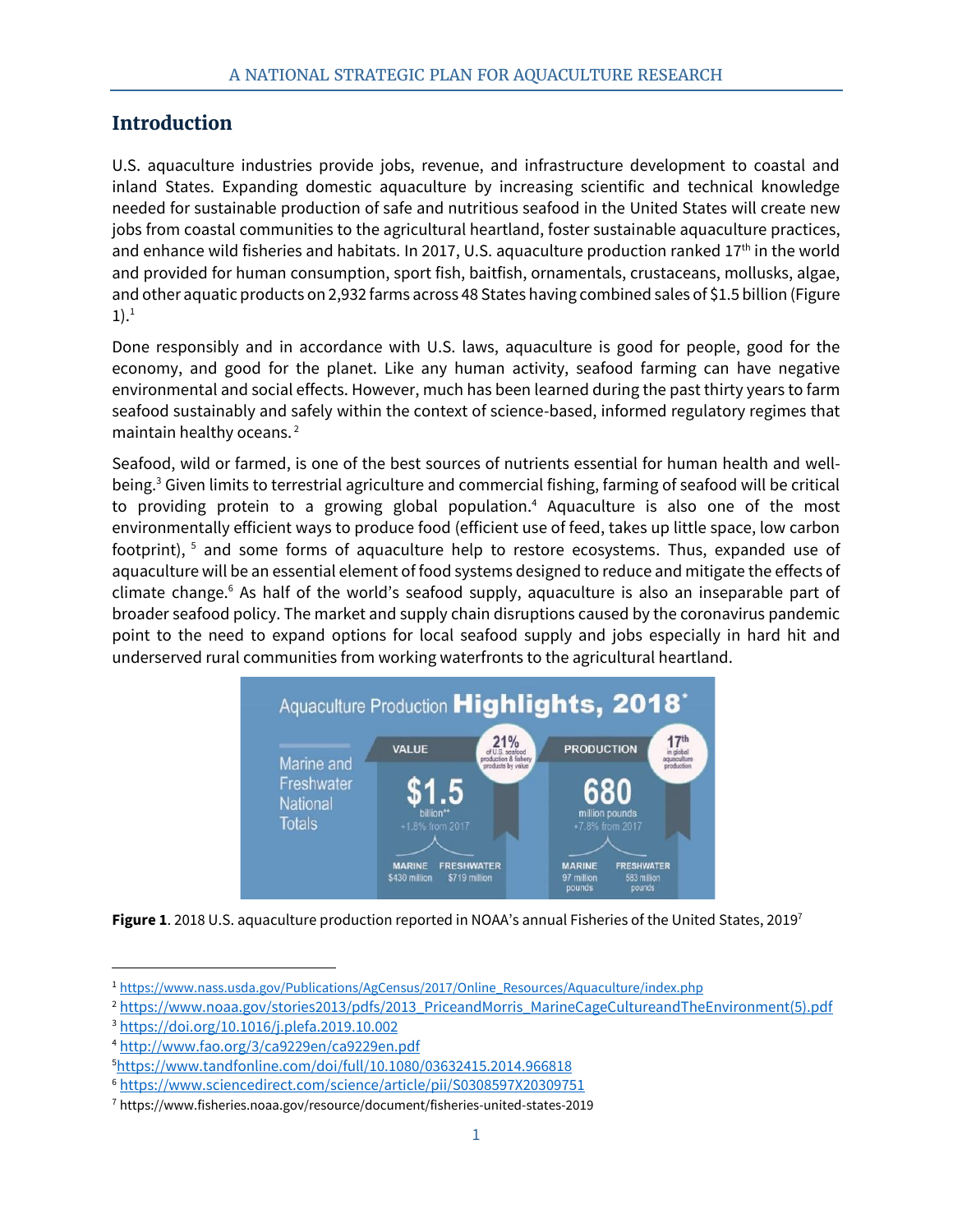Aquaculture is recognized as one of the most efficient ways to produce protein for human consumption and is expected to contribute significantly to meeting the nutritional demands of a growing global population. Aquatic animals are highly resource-efficient, with better feed efficiency rates than terrestrial animals. Marine plants and filter feeders such as oysters require almost no freshwater and are used to improve coastal water quality while providing a high-value crop. The United States has bountiful freshwater and marine natural resources; plentiful feed grains; well-established aquaculture research infrastructures; and excellent scientists, pioneers, and entrepreneurs to drive innovation.

Broadly defined, *aquaculture* refers to the cultivation of any aquatic organism(s) throughout all or part of its lifecycle in marine or freshwater environments for any purpose. Examples of where aquaculture benefits the Nation include:

- Rebuilding stocks of threatened or endangered species;
- Serving as a sustainable source of food production of fish, shellfish, and seaweeds;
- Providing ecosystem services that enhance healthier habitats such as restoration of oyster reefs and kelp beds;
- Providing healthy sources of protein for the human diet;
- Enhancing recreational and commercial fisheries;
- Providing live organisms for aquaria enthusiasts; and
- Being a potential new source of biofuels.

Aquaculture science is a multidimensional field consisting of a combination of agriculture and aquatic ecosystem disciplines. Multidisciplinary expertise and approaches are necessary for identifying longterm solutions to aquaculture challenges. Methods for cultivating aquatic organisms are diverse and complex, often requiring species-specific protocols for breeding, rearing, and harvesting in various environments including privately owned or managed ponds, flow through systems that divert State or federally regulated streams, coastal lands and waters, offshore federally regulated waters and landbased closed-containment systems. Over 300 aquatic species are cultivated in the U.S.; for many there is a need to optimize culture methods to improve production efficiency, product quality, sustainability, animal well-being, and maximize nutrition for human consumption.

The seafood supply chain ranges from aquatic farmers and commercial fishing to industries such as feed and equipment manufacturing, fish health companies, harvesting, processing, distribution, and retail outlets. Although Americans consume a great deal of imported aquaculture products, domestic seafood is disproportionately sourced from fisheries (Figures 2 and 3).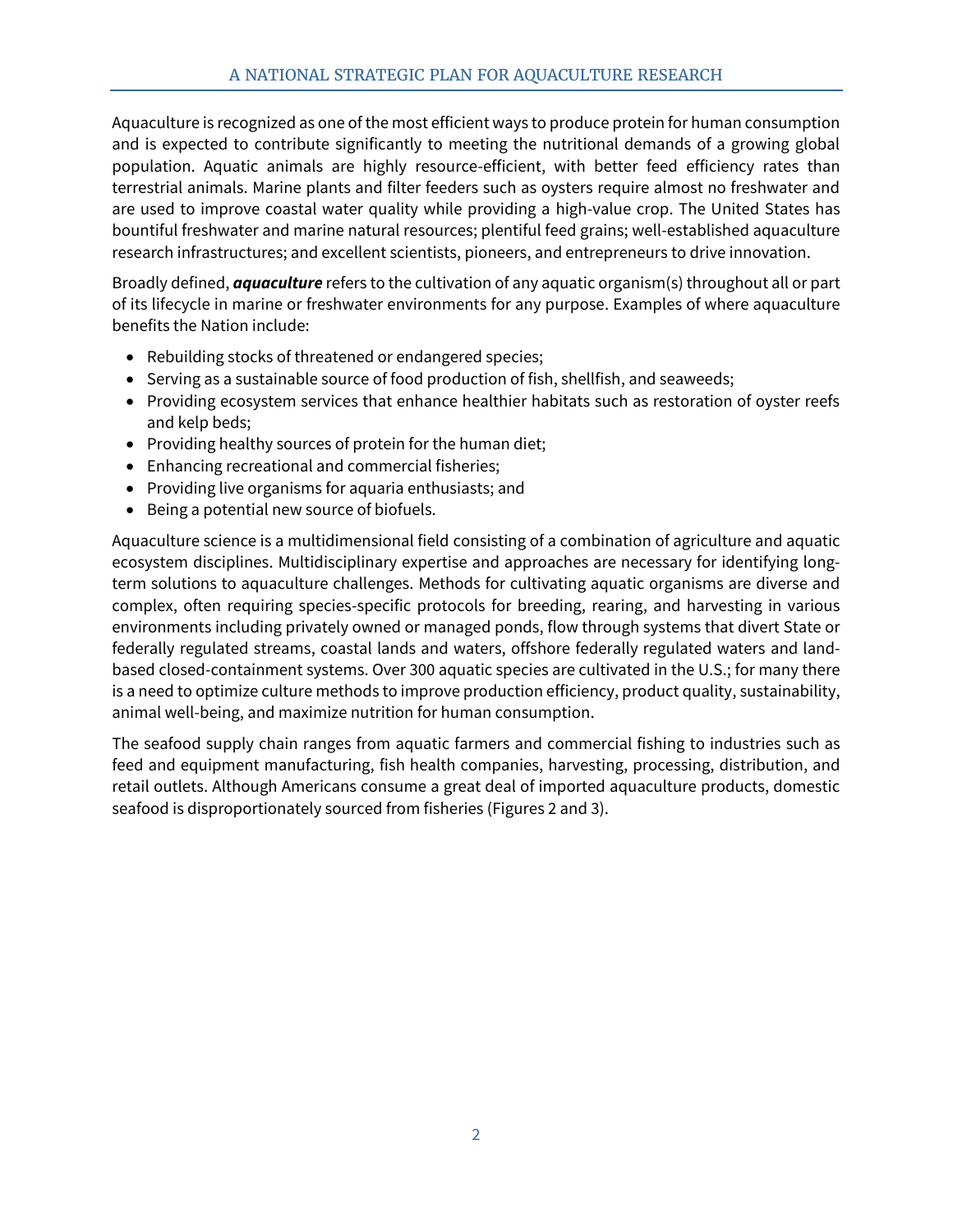

Volume of Domestic Commercial Landings and Aquaculture Production

**Figure 2**. Volume of domestic commercial landings and aquaculture production, in billion pounds, reported in NOAA's annual Fisheries of the United States, 2019. 8



Value of Domestic Commercial Landings and Aquaculture Production

**Figure 3**. Value of domestic commercial landings and aquaculture production, in billion dollars, reported in NOAA's annual Fisheries of the United States, 2019. 8

<sup>8</sup> <https://www.fisheries.noaa.gov/resource/document/fisheries-united-states-2019>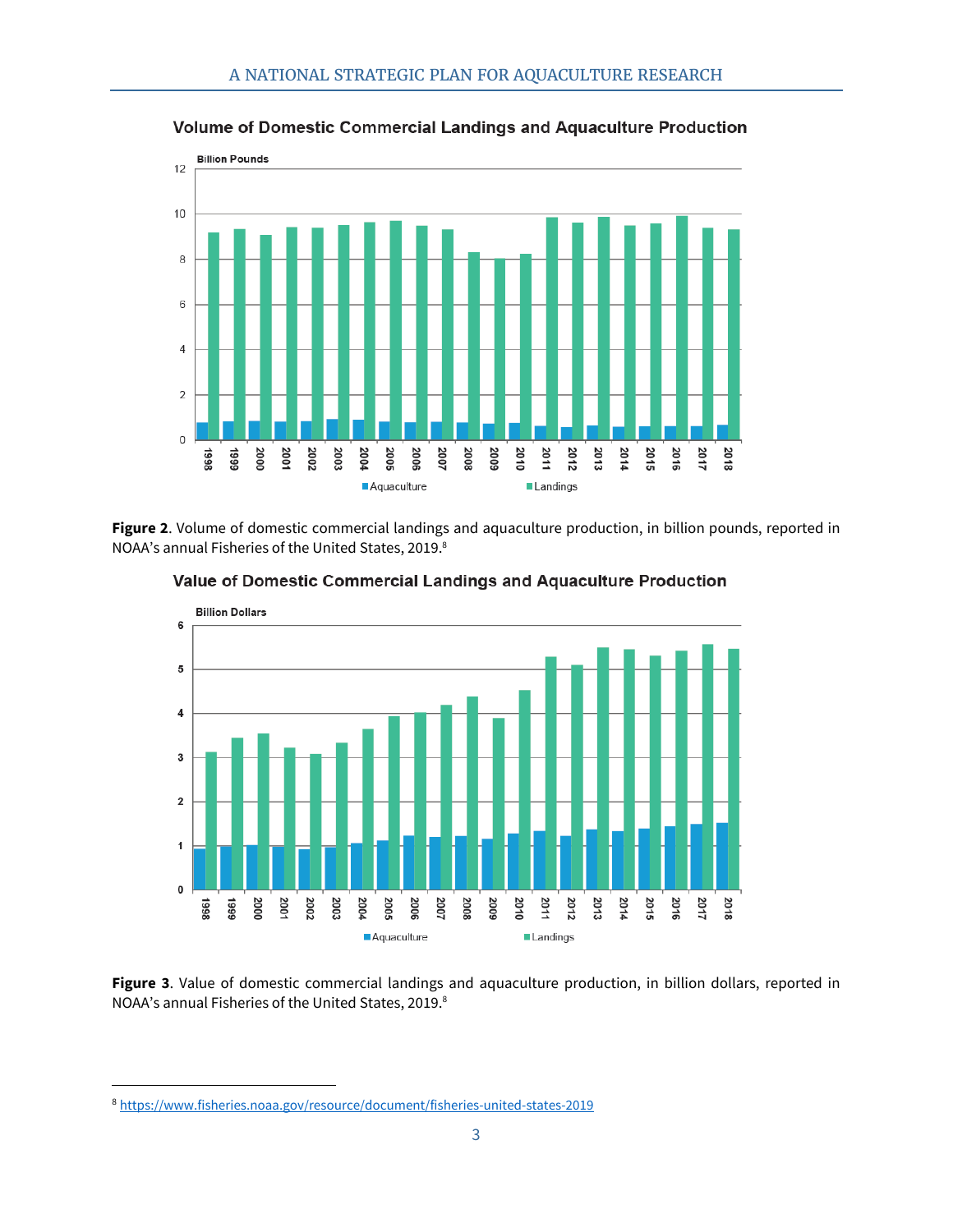By value, nearly 90 percent of the seafood we eat comes from abroad, more than half of it from aquaculture<sup>9</sup> (Figure 4). The 90 percent figure includes seafood caught in the United States, processed abroad, and imported in the processed form back into the United States.



**Figure 4**. Increasing volume of seafood production from aquaculture compared with fisheries from the State of the World Fisheries and Aquaculture 2018. 10

Driven by imports, the U.S. seafood trade deficit had grown to \$17 billion in 2019.<sup>11</sup> A dramatic increase in domestic aquaculture is needed to complement well-managed wild-harvest fisheries, drive down the trade deficit in seafood, and meet the growing demand for seafood, which is high in healthy protein and omega-3 and omega-6 fatty acids with many essential vitamins and minerals.

Aquaculture provides new ways to generate prosperity while conserving and enhancing the Nation's natural resources. Currently, the U.S. contributes to global environmental degradation by importing products from countries that lack stringent regulatory structures for protecting the environment, therefore supporting responsible and sustainable growth of domestic aquaculture will positively contribute to the health of ecosystems at the global scale. This plan proposes the following vision for U.S. aquaculture:

#### *A globally competitive, science- and technology-driven sector that meets increasing demands for aquatic products that are affordable and meet high standards for safety, quality, nutrition, and environmental stewardship while providing new opportunities for profitability and economic growth.*

Although excellent research and technological advances in support of domestic aquaculture development are under way, they are currently limited. This plan addresses the critical need to ensure the continued effectiveness of Federal aquaculture research and technology transfer programs. Coordination of multidisciplinary Federal research programs is needed to maximize the return on Federal investment to improve competitiveness, production efficiency, economic viability, and longterm environmental sustainability through advances in ecosystem management, genetics, nutrition, health, and technology. The plan also urges more public-private-nongovernmental organization sector collaborations and cooperation throughout the supply chain, from aquaculture service industries to farms to markets that stimulate innovation and entrepreneurism, thereby increasing market opportunities for U.S. products. The primary goals of this plan are as follows:

- **Goal 1. Develop Economic Growth through Aquaculture;**
- **Goal 2. Improve Aquaculture Production Technologies and Inform Decision-making; and**

<sup>9</sup> The State of World Fisheries and Aquaculture 2018 http://www.fao.org/3/I9540EN/i9540en.pdf

<sup>10</sup> https://sustainablefisheries-uw.org/state-of-world-fisheries-and-aquaculture-2018/

<sup>&</sup>lt;sup>11</sup> Fisheries of the United States 2019 https://media.fisheries.noaa.gov/2021-05/FUS2019-FINAL-webready-2.3.pdf?null=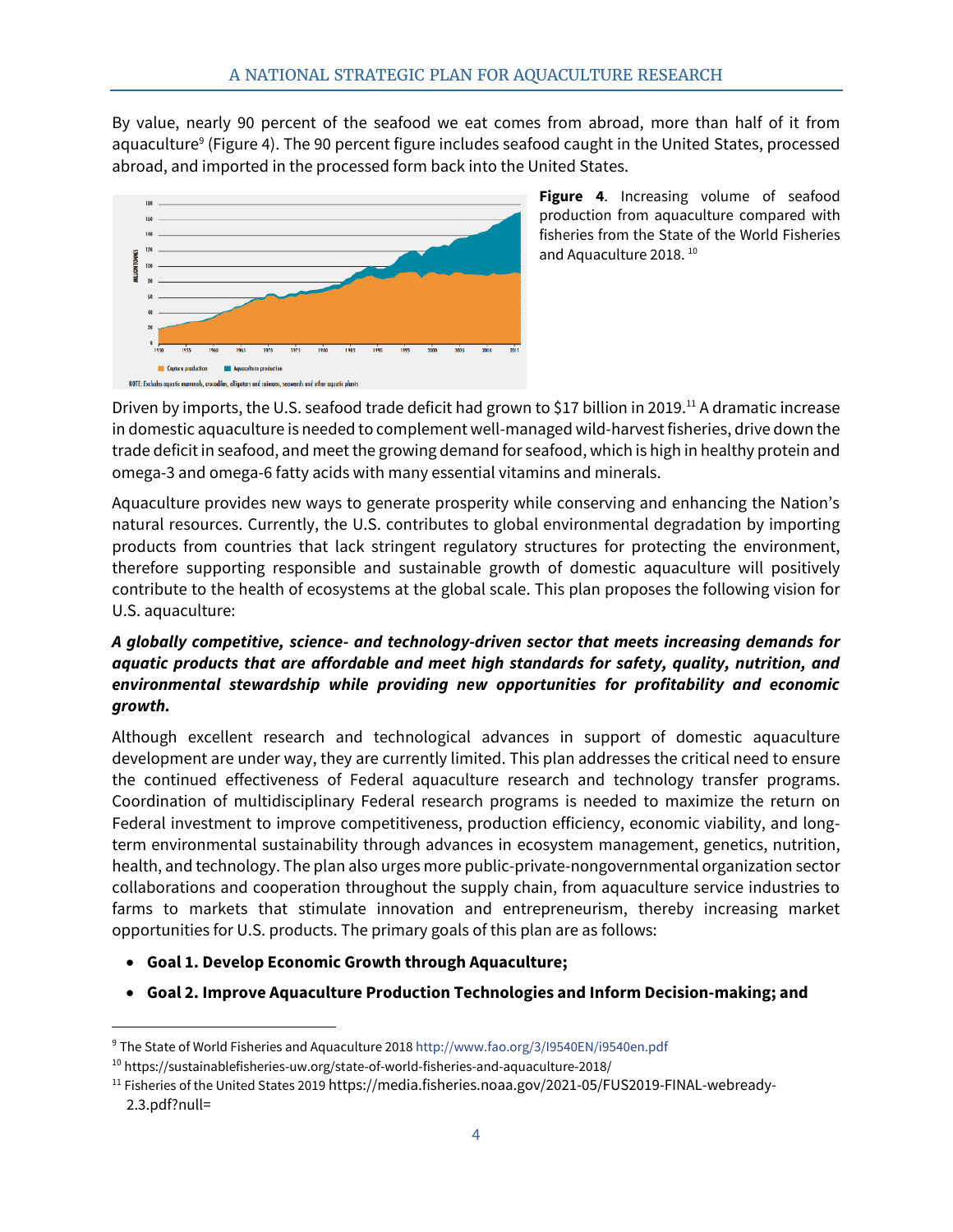#### <span id="page-11-0"></span>• **Goal 3. Uphold Animal Well-Being, Product Safety, and Nutritional Value.**

Each goal has strategic objectives that outline how Federal agencies, with public and private sector partners, can build an interagency collaborative and multidisciplinary research framework to meet the Nation's aquaculture priorities. Concurrent with establishing a Science Planning Task Force, the SCA also established a Regulatory Efficiency Task Force charged with developing a new work plan for interagency coordination to improve regulatory efficiency. These two plans are companion documents.

#### **Status of Aquaculture in the United States**

Despite having well-managed domestic wild fisheries, the United States imports most of the seafood Americans consume at a cost of \$22 billion.<sup>12</sup> Over half of these imports come from foreign aquaculture production. In comparison, the United States currently ranks 17<sup>th</sup> in aquaculture production, producing just 468,185 of the world's 114,508,042 metric tons of animal-based seafood.<sup>13</sup> Given that a large portion (~50 percent) of domestic consumer demand for seafood is met through aquaculture, there is an undeniable opportunity for U.S. farmed seafood.

While the value of U.S. aquaculture is reported around \$1.5 billion (Figure 1), the U.S. aquaculture industry's value is much larger when accounting for U.S-produced feed and feed ingredients, equipment, genetics, disease treatments, and other inputs used by foreign and domestic producers. Therefore, economic impacts from aquaculture benefit all States, not only those having significant farm production or access to large bodies of water. Expanding aquaculture has the potential to provide new economic opportunities for every State, not just those with access to large bodies of water.



**Figure 5.** 2018 direct aquaculture sales by State in U.S. dollars.<sup>14</sup>

<sup>12</sup> FAO, GLOBEFISH - [Information and Analysis on World Fish Trade](http://www.fao.org/in-action/globefish/countries/countries/usa/usa-trade/en/?page=7&ipp=5&tx_dynalist_pi1%5Bpar%5D=YToxOntzOjE6IkwiO3M6MToiNyI7fQ%3D%3D)

<sup>13</sup> https://www.fisheries.noaa.gov/national/sustainable-fisheries/fisheries-united-states

<sup>14</sup> https://www.nass.usda.gov/Publications/AgCensus/2017/Online\_Resources/Aquaculture/index.php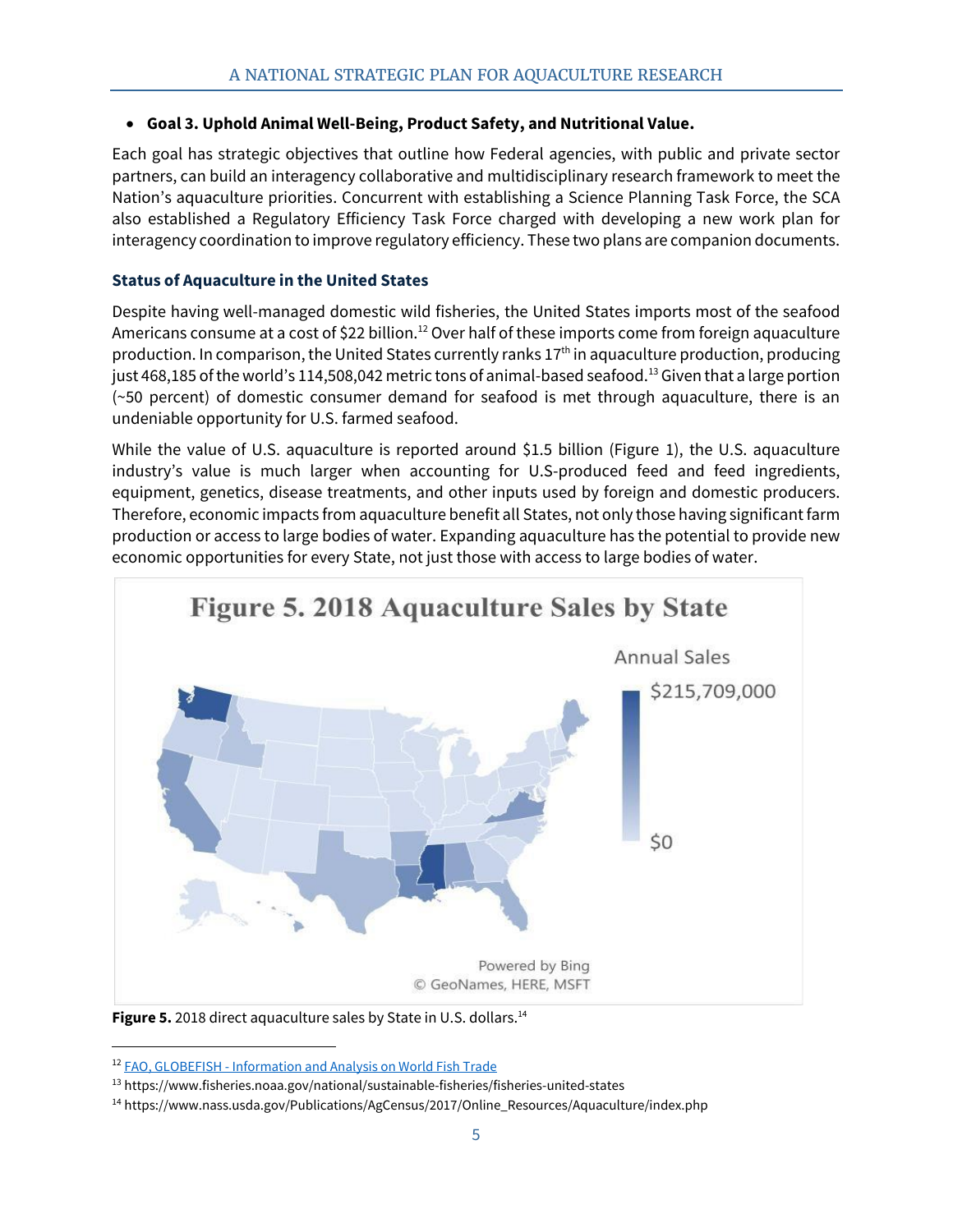Aquaculture offers the United States a tremendous opportunity for economic growth through expansion into aquatic resources not currently used to farm fish, including the Great Lakes or offshore in the Gulf of Mexico or Exclusive Economic Zone. In particular, technological advances are allowing seafood to be produced farther from shore and on land in tanks using recirculating systems.



**Figure 6**. The Exclusive Economic Zone in the United States is the largest of any nation.<sup>15</sup> In this figure different colors are used to identify the five major regions (Alaska, Western Pacific, Pacific Coast, Northeast, and Southeast).

Existing technologies are promising for demonstrating offshore aquaculture's technical feasibility; however, research is needed to refine production methods and ensure financial sustainability of this emerging aquaculture sector so that investors have a high likelihood of profitability. Similarly, landbased recirculating aquaculture systems offer the capacity to produce freshwater or marine species in containment and far from their native habitats. These relatively new approaches to raising fish are still a frontier in agriculture, remaining largely untested at commercial scale and requiring significant advancements in technological, biological, and economic methods and strategies. Finally, aquaponic and multitrophic aquaculture systems that seek to demonstrate the benefits of integrating production of multiple species, such as hydroponic plants and fish, <sup>16</sup> require research that enables large-scale production of both fish and vegetables in one sustainable and efficient system.

A second opportunity for economic growth stems from new culture methods for species that previously have not been domesticated but are sourced from wild harvests. This includes species valued for human consumption, that contribute ecosystem services or provide recreational activities, or have been identified as a priority for conservation efforts. One example is the culture of algae that are high in protein and long-chain omega-3 fatty acids. Algae can be produced directly for human consumption or incorporated into fish and other animal feeds as a complement to wild-caught forage fish. Worldwide macroalgae production has been growing at 8 percent a year for the last decade and is currently at 28.5 million wet tons per year. <sup>17</sup> The United States alone has the potential to cultivate more than 100 million metric tons of microalgae per year.<sup>18</sup> Algae production can leverage resources that do not compete with agricultural uses, such as brackish water in the Southwest and offshore along our expansive coastline. Portions of algal biomass not used for food or feed purposes can be converted into renewable fuels and products.

<sup>15</sup> https://oceanservice.noaa.gov/facts/eez.html

<sup>&</sup>lt;sup>16</sup> U.S. Department of Commerce, "Fisheries of the United States, 2017"

<sup>&</sup>lt;sup>17</sup> Food and Agriculture Organization of the United Nations, "The State of the World Fisheries and Aquaculture," [http://www.fao.org/3/a-i5555e.pdf,](http://www.fao.org/3/a-i5555e.pdf) 2016.

<sup>&</sup>lt;sup>18</sup> Argonne National Laboratory, National Renewable Energy Laboratory, and Pacific Northwest National Laboratory. "2017 [Algae Harmonization Study: Evaluating the Potential for Future Algal Biofuel Costs, Sustainability, and Resource Assessment](https://www.nrel.gov/docs/fy18osti/70715.pdf)  [from Harmonized Modeling"](https://www.nrel.gov/docs/fy18osti/70715.pdf)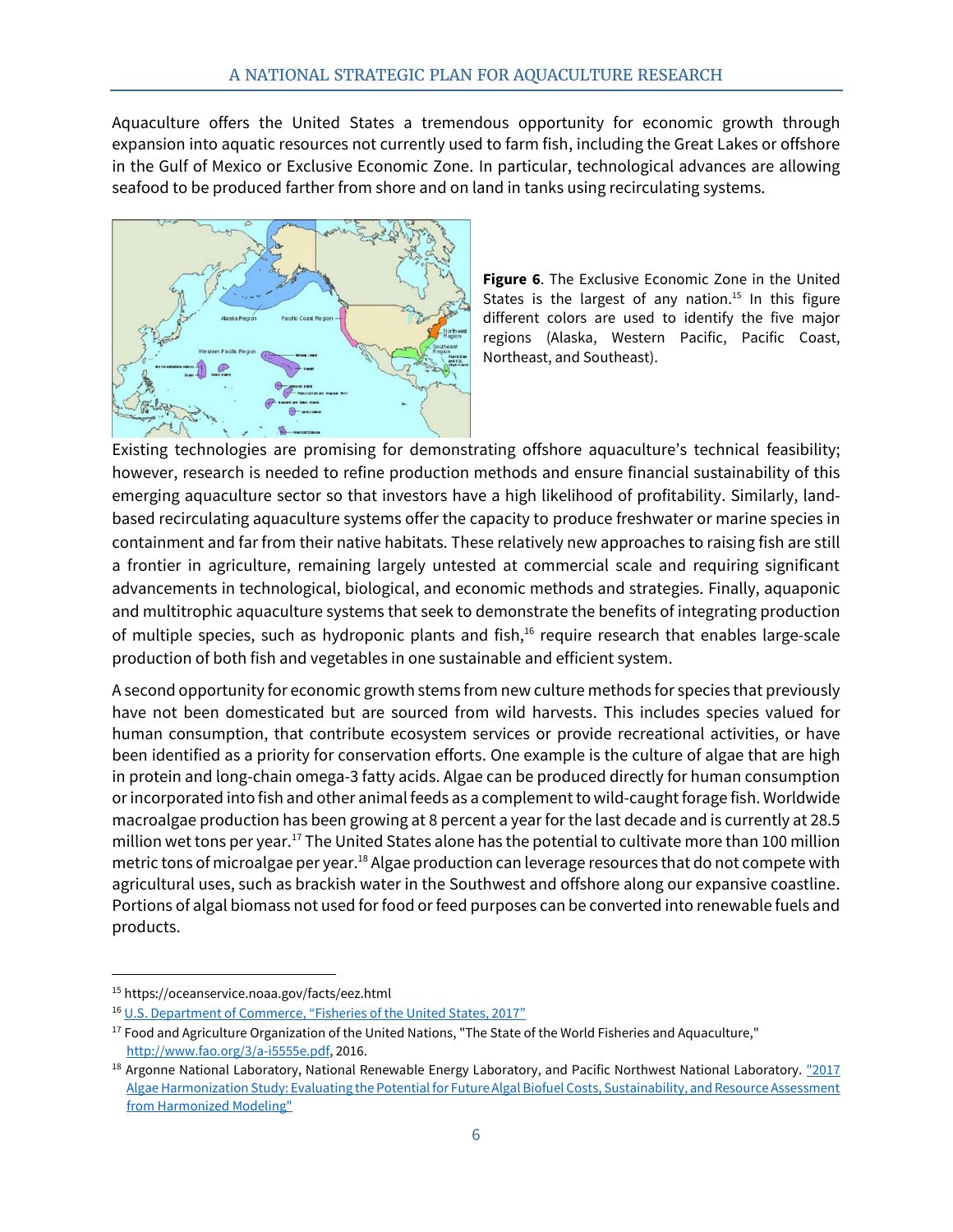Finally, there is an opportunity to import technologies from countries that are successfully and responsibly farming marine finfish in coastal and oceanic waters. This would include robotic and remote monitoring technologies for production, maintenance, harvesting, processing and farm security.

Expanding aquaculture production and the availability of healthy seafood products will have positive health implications for the growing global population. Seafood is considered part of a healthy eating pattern, containing a wide variety of vitamins, minerals, and healthy fatty acids. Of the Protein Foods subgroups (i.e., meat, poultry, and eggs; seafood; and nuts and seeds) listed in the 2015–2020 Dietary Guidelines for Americans,<sup>19</sup> seafood was the only subgroup being under-consumed by all age groups and both sexes. On average, U.S. consumers 2 years and older eat less than half of what is recommended in the Dietary Guidelines.

Expansion of U.S. aquaculture through increased use of our aquatic resources must be accomplished through strategies that minimize environmental impacts which are quantifiable at local, regional, and national levels. Additionally, recognizing the interconnectedness of human, animal, and plant health mediated in part through waterways and use of water recourses, aquaculture practices—and the science underpinning them—should take into consideration, where appropriate, opportunities to minimize secondary impacts. An expanded aquaculture industry must integrate with current and future uses of land, water, and other resources that are increasingly constrained, and in some instances, degraded. Efforts to integrate the aquaculture industry in this landscape should be directed toward the integration of farming systems with monitoring technology and computational modeling to site farms appropriately and ensure their environmentally sound operation and management. Scientifically informed management is especially important for mitigating existing environmental challenges such as eutrophication and climate change, multiple overlapping use conflicts, and emerging challenges such as microplastics that contaminate the environment and may transmit up the food chain.

It is imperative that the United States takes advantage of this opportunity to enjoy the improved environmental quality and resiliency that domestic aquaculture, guided by strong science, can provide. Given its abundant natural resources, global leadership in science and technology, and heritage as an agricultural nation, the United States is positioned to continue to grow aquaculture through sciencebased expansion strategies that simultaneously address the economic, societal, and environmental challenges facing our country. This plan identifies goals that will support economic growth, increase our collective knowledge of aquaculture, and develop responsible production technologies that can be sustained through future generations. Agency activities related to this plan are subject to the availability of appropriations and must be consistent with domestic and international legal obligations.

<sup>19</sup> https://health.gov/dietaryguidelines/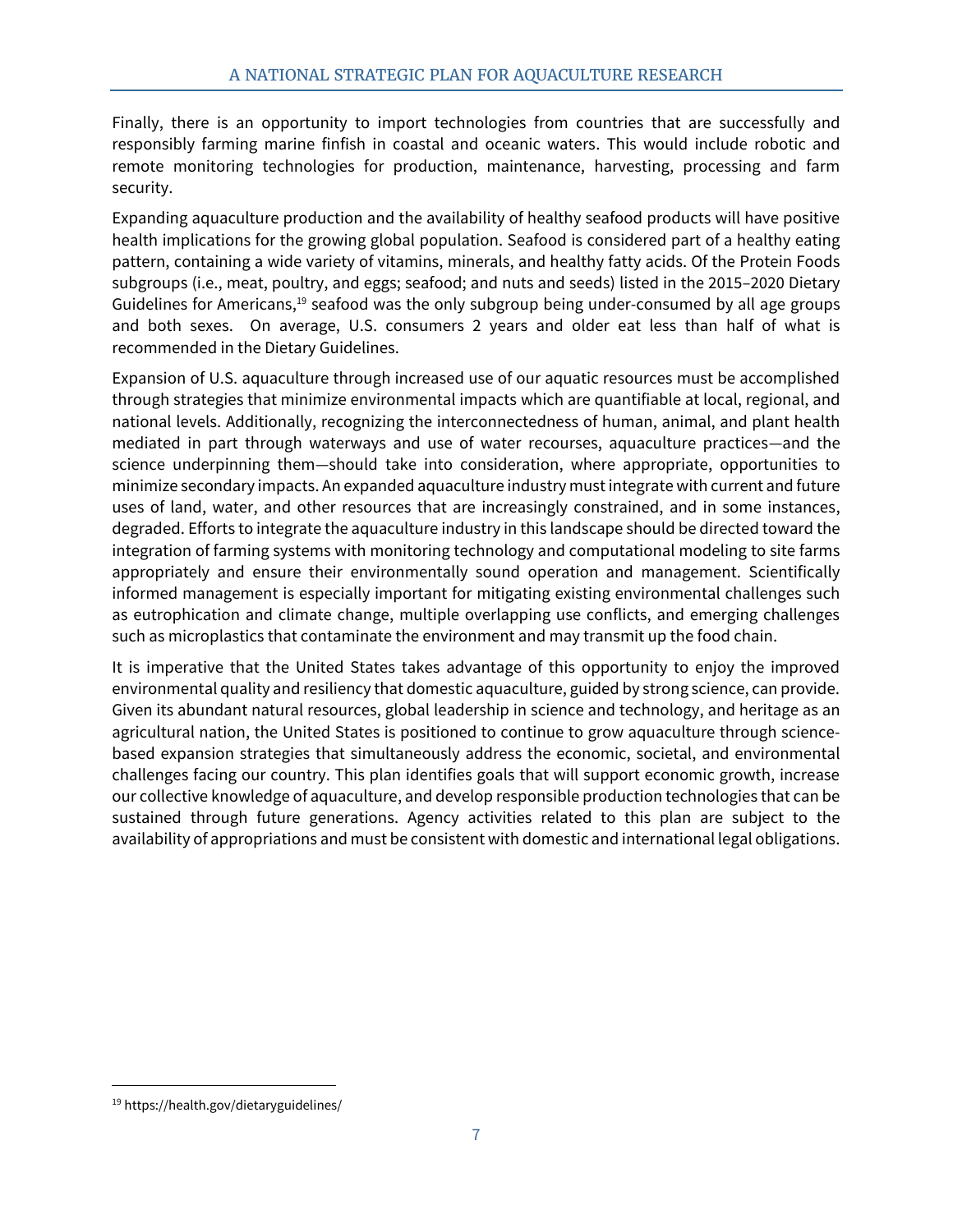

**Goal 1. Develop Economic Growth through Aquaculture<sup>20</sup>**

<span id="page-14-0"></span>Aquaculture provides opportunities to harness technological innovation that will increase agricultural outputs needed to provide future generations of Americans with nutritional security. This will require a skilled workforce across the Nation, including rural<sup>21</sup> and coastal communities. The range of economic conditions in rural and coastal communities covers the spectrum from areas that are growing and economically vibrant to areas that are economically distressed and underutilized. The economies of many rural and coastal communities are founded on the availability of abundant natural resources, and are supported by traditional sectors such as agriculture, manufacturing, mining, fisheries, and forestry. While aquaculture provides economic opportunity in many different places, rural and coastal communities have unique potential to benefit from the expansion of aquaculture.

This goal focuses on delivery of tools that address societal understanding of aquaculture, provide science-based information for regulatory decision-making, improve understanding of the economic aspects of aquaculture businesses, create the specialized workforce needed to develop a robust aquaculture industry, and ensure that the growth of the aquaculture industry is consistent with social values and environmental law. Additionally, new tools are needed to assist with the quantification and valuation of the benefits to the environment that can be attributed to aquaculture. For example, algae and shellfish can mitigate local ecological damage associated with high anthropogenic nutrient loading and acidification of freshwater and near-shore marine systems. Using strong science-based tools and balanced approaches to develop aquaculture will lead to new economic opportunities for Americans across the Nation. New approaches must consider and value the interdependence of sustainability and economic growth and ensure equity by proactively removing barriers for groups historically limited in opportunities to benefit from public investments.

#### <span id="page-14-1"></span>**Objective 1.1: Identify market opportunities for U.S. aquaculture products**

Developing new economic opportunities requires business plans that consider how products are valued by consumers and the relationship of production costs to the prices the public is willing to pay. For instance, Americans value where and how their food is produced; therefore, new aquaculture operations must consider consumer acceptance of production strategies and account for siting of operations at the national, State, local, or business levels. Tradeoff analyses for both societal goals and business goals across industry segments must be developed. There is a need for social, behavioral, and

<sup>&</sup>lt;sup>20</sup> Photos courtesy of the ARS Image Gallery https://www.ars.usda.gov/oc/images/image-gallery/

 $21$  Rural America includes the majority (72 percent) of the Nation's land and is home to 46 million people. Report to the [President of the United States from the Rask Force on Agriculture and Rural Prosperity, 2017](https://www.usda.gov/sites/default/files/documents/rural-prosperity-report.pdf)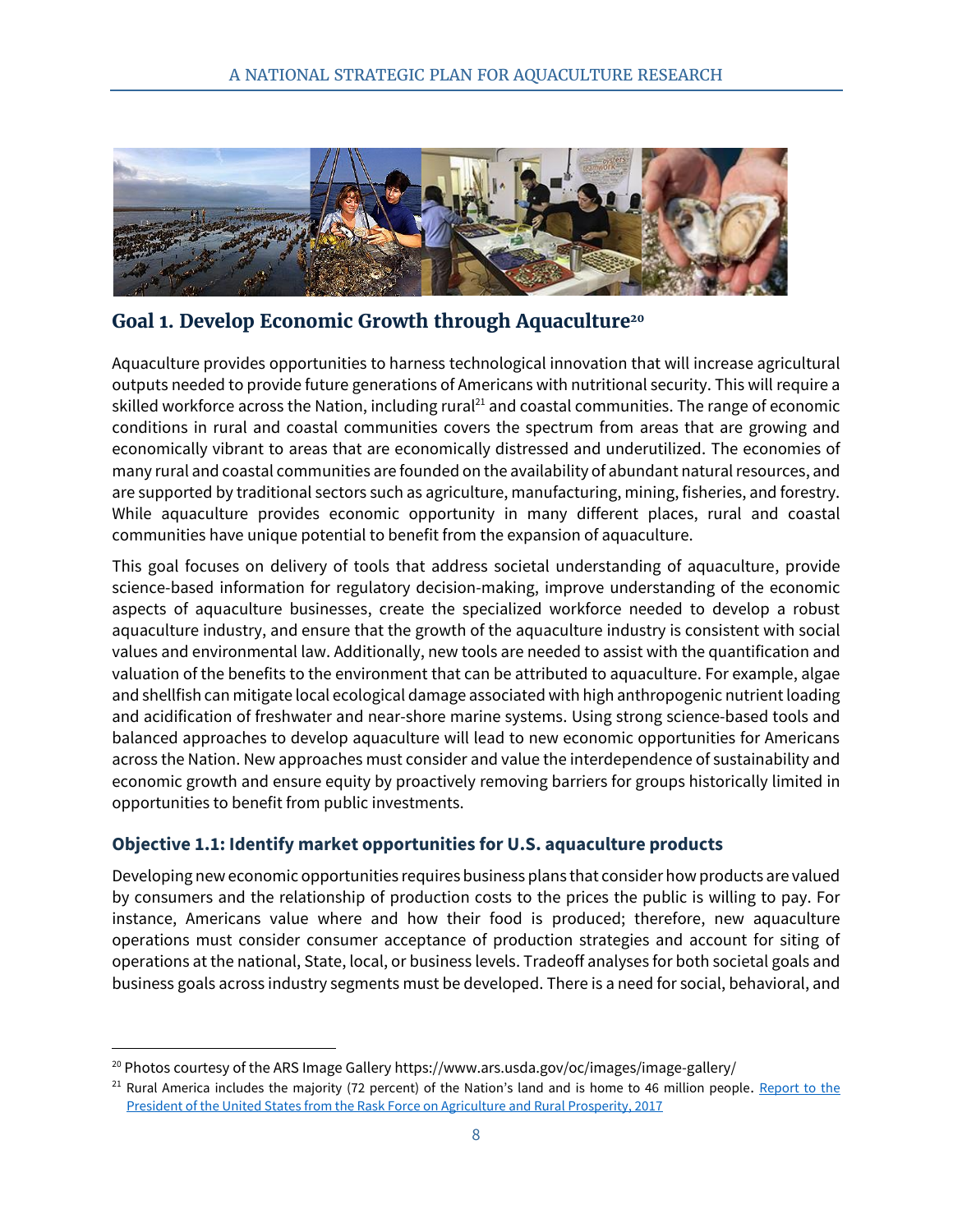economic research on constraints and opportunities to produce and sell aquaculture products in foreign and domestic markets.

Federal research agencies must determine the best strategies for adding U.S. aquaculture production to the current seafood industry without negatively impacting fisheries, including evaluations of the entire value chain from production to consumption. Research is needed to better understand market interactions among aquaculture production, fisheries, and other food-producing sectors.

#### *Research in the following actions will facilitate market development for U.S. aquaculture products. The agencies listed below will support or conduct R&D activities or consult with science programs to identify research priorities and form science-based policy.*

- **Action 1.1.1** DOC NOAA (NMFS, NOS), DOI (USFWS, USGS), EPA, and DOD (USACE) will identify policy, regulatory, social and political issues that limit opportunities for aquaculture and develop science-based information to support objective and consistent decision-making.
- **Action 1.1.2** DOC NOAA (SG, NMFS), and DOE (BETO) will develop economic models for enhanced profitability (e.g., farm budgets, information needed for loans and insurance, risk management, resilience).
- **Action 1.1.3** USDA (NASS), DOI (USGS), and DOC NOAA (NMFS) will collect and analyze economic information on how aquaculture complements wild harvests to supply domestic seafood (e.g., working waterfronts, seafood processing capacity, off-season support for commercial fishing).

#### <span id="page-15-0"></span>**Objective 1.2: Enable science-based regulation and management of domestic aquaculture**

A key impediment to the growth of the aquaculture industry is the complex and often unpredictable regulatory framework that can be costly for small farms to document compliance. Aquaculture businesses are regulated under an array of Federal, State, and local laws that govern a range of issues, including but not limited to animal health, water quality, impacts to navigation, and property rights. Many of these issues and Federal actions to improve regulatory efficiency for aquaculture are outlined in a report from the Subcommittee on Aquacultures Regulatory Efficiency Task Force.<sup>22</sup>

Science has a key role to play in developing, analyzing, and interpreting datasets that inform Federal and State regulatory and management decision-making processes. Regulatory processes require objective, efficient, and timely decisions that are based on the best available science and appropriate risk management. Developing science-based approaches to siting and managing aquaculture facilities includes minimizing negative impacts to protected species and habitats, reducing risk of invasive species introductions, minimizing use conflicts, evaluating risks associated with disease and genetic risks of breeding between escaped farmed and wild populations, improving our understanding of existing uses to minimize conflict with other user groups, minimizing risks to water quality, and other tools. Such advancements will continually employ state-of-the-art scientific tools and approaches to advance the quality, consistency, and efficacy of regulatory decision-making for the benefit of industry, society, and the environment. Continual improvement of science-based management tools will be key to realizing the goals of economic performance, legal compliance, and environmental compatibility.

R&D projects can produce methods and technologies that minimize environmental impacts and increase efficiency of growing aquatic proteins. Science-based regulatory tools will lead to continuous

<sup>&</sup>lt;sup>22</sup> A Strategic Plan to Enhance Regulatory Efficiency in Aquaculture https://www.ars.usda.gov/sca/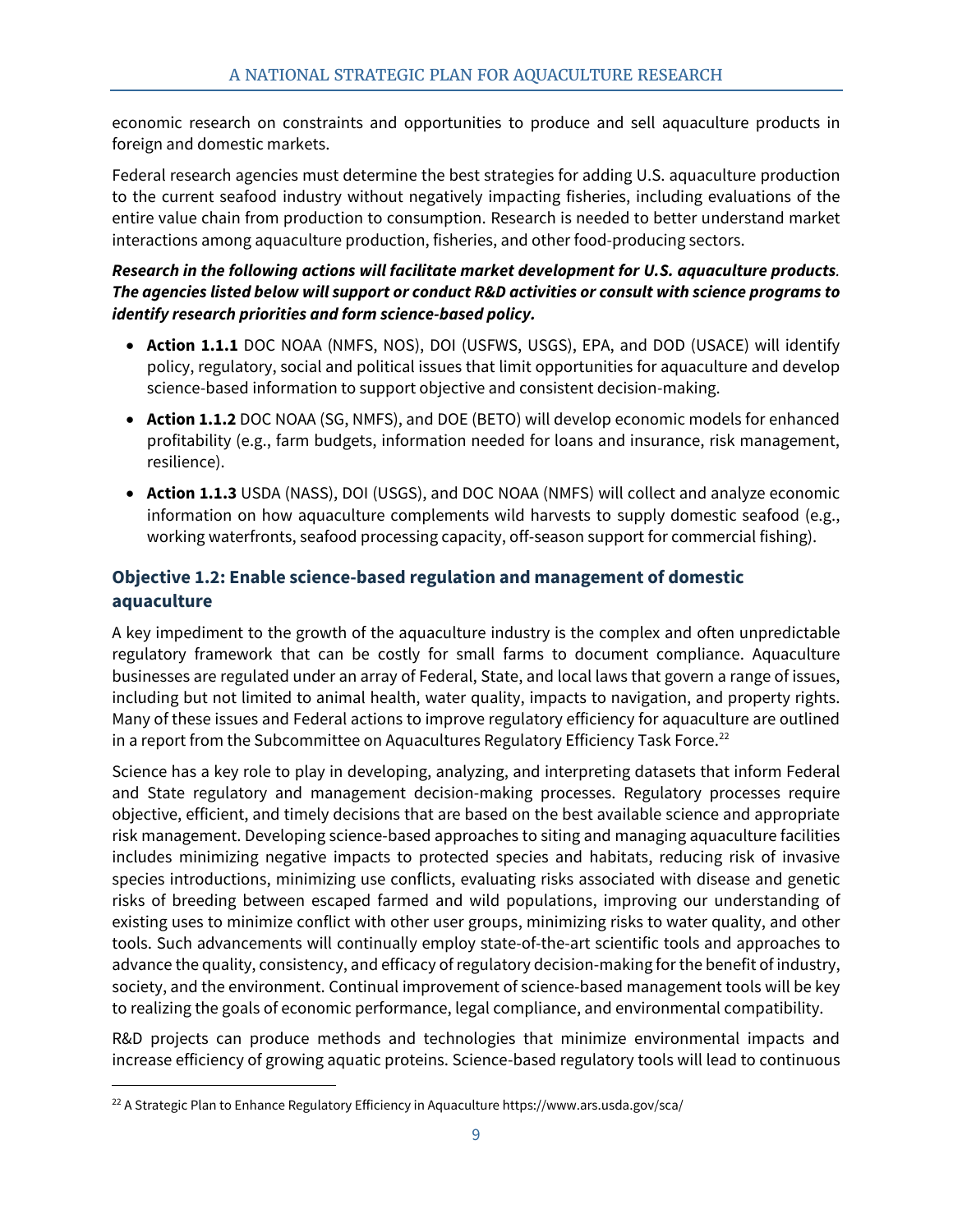improvement in economic, environmental, and social performance in all types of aquaculture industries.

*The following actions will balance regulatory decision-making and environmental compliance with the need to expand domestic aquaculture production*. *The agencies listed below will support or conduct R&D activities or consult with science programs to identify research priorities and form science-based policy.*

- **Action 1.2.1** DOC NOAA (NOS, SG, NMFS), EPA, and DOE (ARPA-E, BETO) will develop tools for both regulators and producers who will assess potential production sites for their capacity to minimize negative impacts to protected species and habitats, reduce risk of invasive species introductions, minimizing use conflicts, evaluate risks associated with disease and genetic risks of breeding between escaped farmed and wild populations, improve our understanding of existing uses to minimize conflict with other user groups, and minimize risks to water quality.
- **Action 1.2.2** DOC NOAA (NOS, SG, NMFS) will support the development of models that account for the potential effects from environmental change on aquaculture production in the United States.
- **Action 1.2.3** DOC NOAA (NOS, NMFS), DOI (USGS), and EPA will support research on permitting processes and provide tools that inform State and local regulators developing guidance on potential new locations aquaculture facilities can expand to improve environmental quality in the Great Lakes and marine waters.
- **Action 1.2.4** DOI (USFWS, USGS), and DOC NOAA (NMFS) will develop methods and best practices to use for recreational opportunities, and/or increase commercial fisheries harvests.

#### <span id="page-16-0"></span>**Objective 1.3: Educate and train a skilled, diverse, and inclusive aquaculture workforce**

The Nation needs an aquaculture workforce that represents all levels of education. Currently, employers have difficulty recruiting candidates who have the skills and expertise required to raise aquatic animals. To plan for the aquaculture workforce of the future it is imperative to prepare current and future workers with skills derived from aquaculture-specific training and education that enhance their expertise and capacity for implementing state-of-the-art practices.

#### *The following actions will support aquaculture workforce development. The agencies listed below will support or conduct R&D activities or consult with science programs to identify research priorities and form science-based policy.*

- **Action 1.3.1** DOC NOAA (SG, NMFS) and USDA (NIFA) will support educational opportunities to improve production practices, facilitate regulatory compliance, improve decision-making, and enhance communications.
- **Action 1.3.2** DOC NOAA (SG) will assess the trends of various educational backgrounds (postsecondary, community college, trade schools, and graduate education) to inform strategies that address the shortage of a skilled aquaculture workforce.
- **Action 1.3.3** USDA (NIFA) and DOC NOAA (SG) will support the expansion of public and private training programs, externships, and apprenticeships to provide the relevant skills to support industry needs.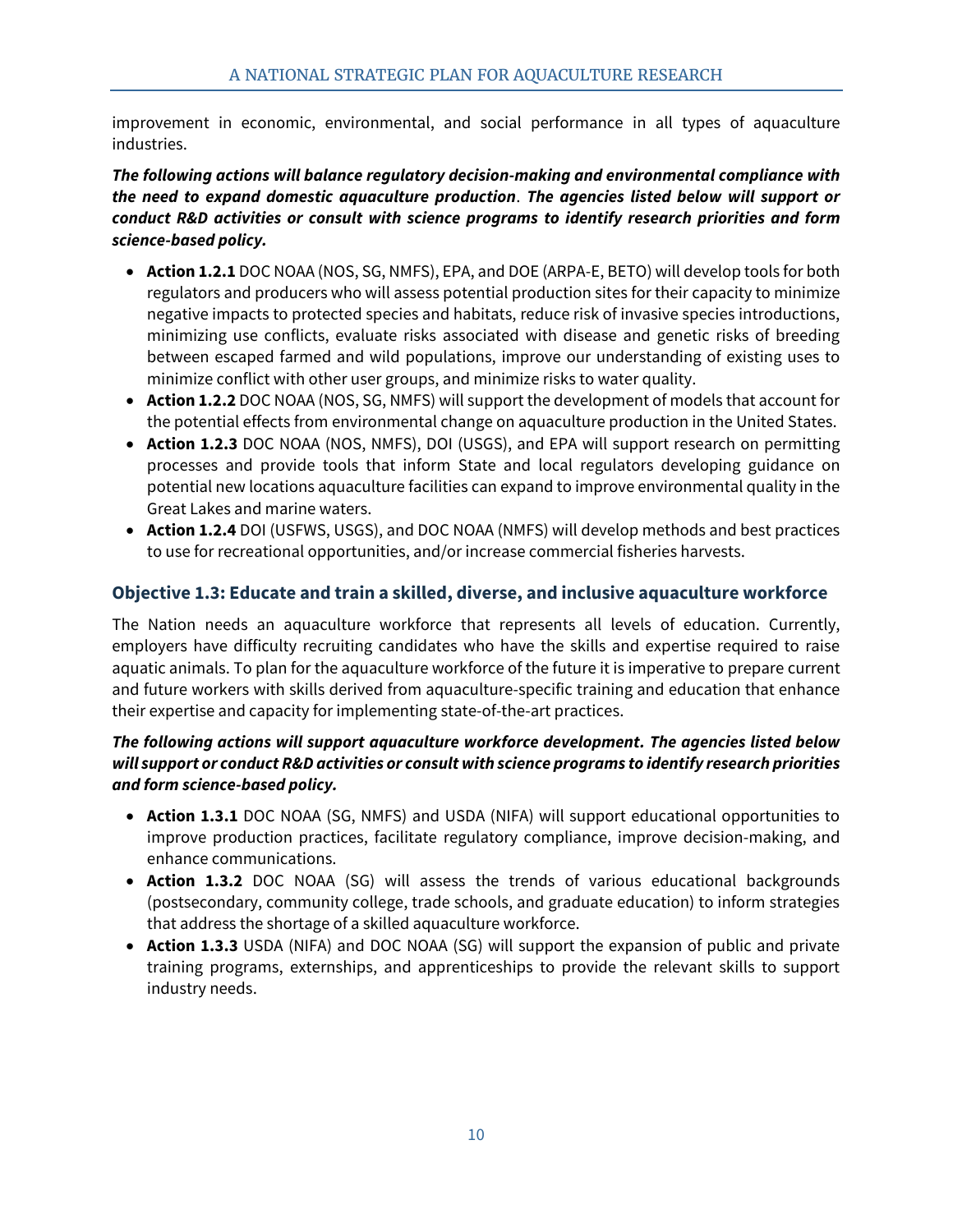

#### <span id="page-17-0"></span>**Goal 2. Improve Aquaculture Production Technologies and Inform Decisionmaking<sup>23</sup>**

Current aquaculture technologies and management tools provide the foundation for further innovation in seafood production, marine resource management, and economic development. However, continual improvements are needed to expand aquaculture consistent with society's increasing need for seafood produced locally under our strict environmental and food safety laws, and to improve the competitiveness of the U.S. industry. The biological sciences and engineering fields converge at a critical juncture of the organism, the culture system, and the environment. Therefore, optimizing aquaculture production requires matching the biology of the species with a production system they can thrive in with minimal impacts on the external environment. For example, a species like rainbow trout must be raised in cool, clear water raceway systems while catfish are raised in warm water pond culture. Furthermore, it is critical that strategies are developed for aquaculture that mitigate the impacts of climate change, including technologies that facilitate adaptation to ocean acidification. Federal science programs serve industry development by 1) focusing on pre-commercial and transitional development of technology to improve production efficiency, product quality, and profitability; and 2) addressing potential environmental and social costs of production by developing tools for informed and objective decision-making at multiple levels of government.

#### <span id="page-17-1"></span>**Objective 2.1: Provide farmers with access to improved genetics**

Currently, fewer than 10 percent of all animals produced in aquaculture have been improved for aquaculture production through selective breeding, and many juveniles or seed stocks are directly harvested from wild populations or are the offspring of wild parents. For microalgae and macroalgae, selective breeding programs to improve traits such as biomass yield, chemical composition, and disease resistance have only recently been implemented, including approaches that employ genomeenabled selection technologies. Unlike much of terrestrial agriculture, wild populations still exist for a wide variety of newly cultured aquatic organisms. In those few aquatic species that have been domesticated, genetic selection programs have yet to be implemented, do not use state-of-the-art technologies, or have advanced only a few generations. There is a significant opportunity to apply genetic and genomic advances to agronomic improvement. Desirable production traits include disease resistance and fast, efficient growth, which results in increased product yield with lower inputs and lower waste production.

Aquaculture faces the challenge of domesticating and enhancing the economically important traits of aquatic species for commercial production while applying best science-based practices to successfully integrate commercial interests with protective measures for natural populations. For example, many

 $^{23}$ Photos courtesy of the ARS Image Gallery https://www.ars.usda.gov/oc/images/image-gallery/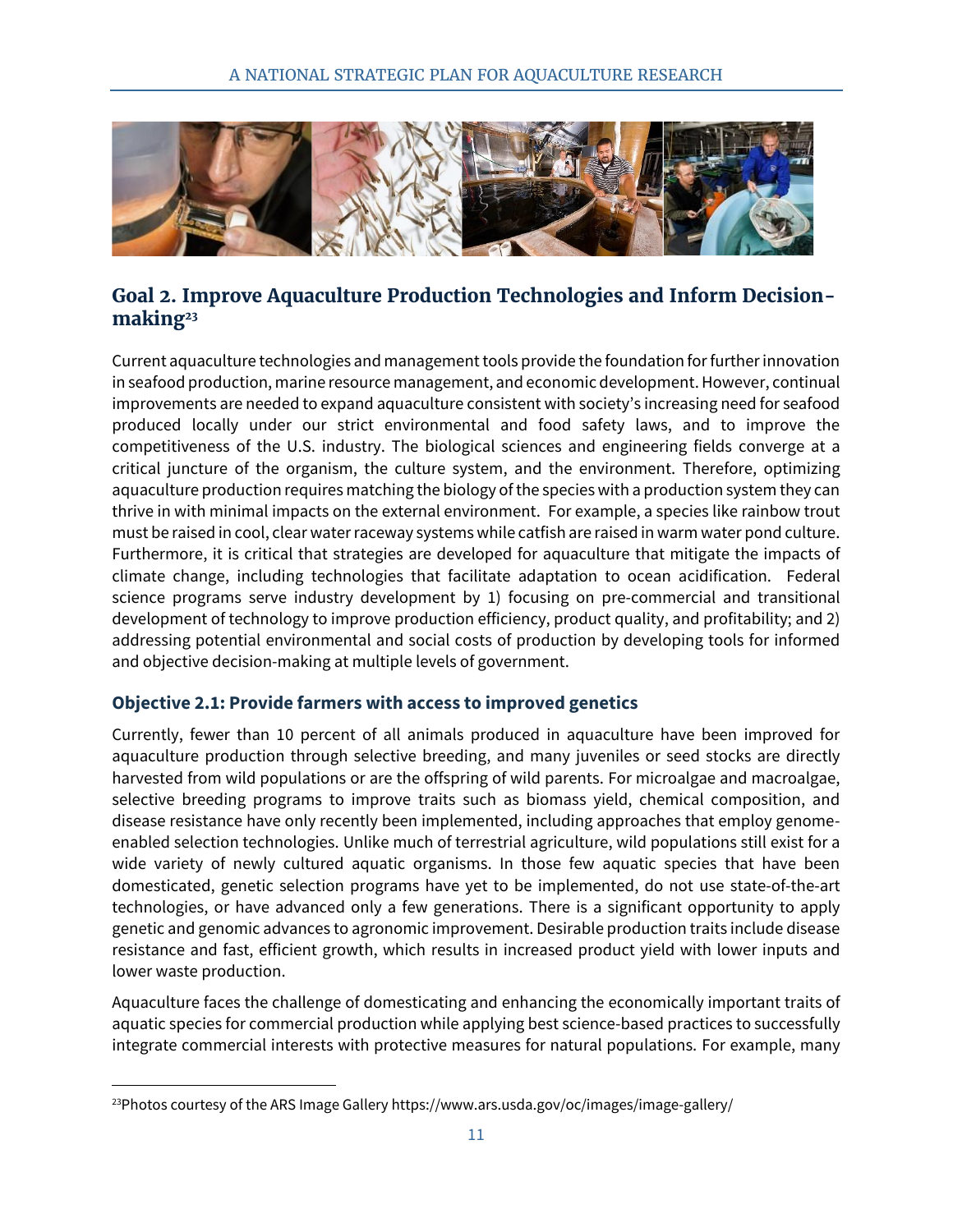aquaculture production systems are connected to aquatic natural resources such that farmed escapees could interact and mate with wild counterparts. Selectively bred salmon in net pens could escape and interact with natural salmon populations, potentially reducing genetic diversity and capacity for adapting to environmental stressors. Existing technologies such as those that produce sterile offspring to eliminate or minimize interactions with their wild counterparts must be implemented so genetic improvements made in cultured populations do not impact their wild counterparts.

Federal efforts for stock restoration for imperiled species recovery and for recreation programs currently strive to minimize genetic impact on wild stocks by ensuring that only animals with closely related genetics are released into native waters.<sup>24</sup> Tools and technologies for managing populations' genetics are species-specific and must be developed for each population.

#### *The following actions will support genetic improvement and minimize risks to natural populations. The agencies listed below will support or conduct R&D activities, including technology transfer, or consult with science programs to identify research priorities and form science-based policy.*

- **Action 2.1.1** USDA (ARS), DOC NOAA (NMFS), and DOI (USGS and USFWS) will develop and operationalize a framework for genetic risk assessment and management that includes realistic science-based expectations for implementing genetic improvement programs, particularly selective breeding, while minimizing risk to wild populations from escapes.
- **Action 2.1.2** USDA (ARS, NIFA), DOE (BETO), DOI (USGS, USFWS), and DOC NOAA (NMFS, SG) will develop and implement state-of-the-art genetic and genomic tools for breeding program(s) for fish, shellfish, microalgae, and seaweeds to improve production efficiency, product quality, animal well-being, and overall health.
- **Action 2.1.3** DOC NOAA (NMFS, SG), USDA (ARS, NIFA), and DOI (USGS, USFWS) will develop technologies to prevent or reduce interactions and competition with native populations.
- **Action 2.1.4** USDA (ARS), DOI (USFWS), and NOAA (NMFS) will ensure preservation of population diversity including wild-type and selectively bred populations.

#### <span id="page-18-0"></span>**Objective 2.2: Develop and refine production technologies to increase environmentally responsible food production and contribute ecosystem services**

The need for practices to increase food production in a way that avoids or minimizes harm to the environment resonates globally in all agricultural production sectors, including aquaculture. Successful aquaculture depends on healthy ecosystems that provide clean water and nutrient cycling that processes or reuses wastes and co-products. In the United States, aquaculture's environmental performance has improved dramatically during the past 20 years, driven by the need for more efficient use of resources and inputs due to rising costs of fuel and feed, increased awareness of environmental issues associated with aquaculture, application of science-based best management practices, technological innovation, knowledge about proper siting of facilities, and evolving aquaculture-specific environmental regulations at the State and Federal levels. Commercial aquaculture production in the United States operates under some of the most stringent environmental requirements in the world. Similarly, Federal agencies adhere to sound science and best management practices when employing aquaculture to fulfill their recovery and restoration missions.

<sup>24</sup> Paquet PJ, Flagg T, Appleby A, et al. [Hatcheries, Conservation, and Sustainable Fisheries](http://www.tandfonline.com/doi/abs/10.1080/03632415.2011.626661)—Achieving Multiple Goals: Results of [the Hatchery Scientific Review Group's Columbia River Basin Review.](http://www.tandfonline.com/doi/abs/10.1080/03632415.2011.626661) Fisheries 2011;36:547–561.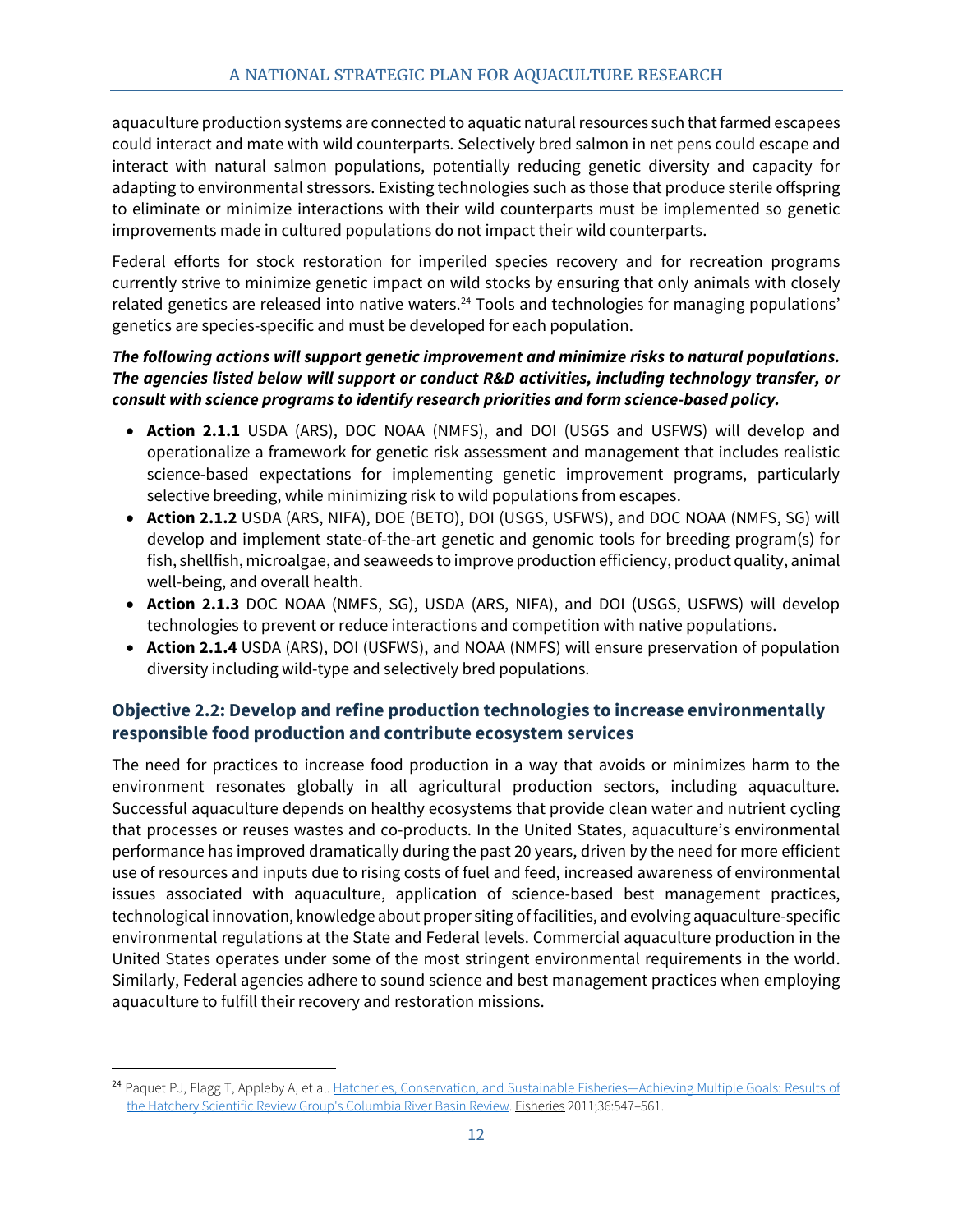Efficient and effective aquaculture production systems reduce inputs, operating costs, and wastes and create optimal conditions for growth, adaptability, and reproduction. Production efficiency and animal or plant well-being start with properly matching species to appropriate production environments and market demands. Defining optimal conditions requires a comprehensive understanding of the physiology of early development, growth, nutrition, stress response, and reproduction.

Aquaculture must not only have minimal impacts on host environments, but wherever possible it must contribute services that regenerate ecosystems, contribute to climate change adaptation and mitigation.

#### *The following actions will improve production efficiency and develop new aquaculture production strategies that minimize environmental impacts. The agencies listed below will support or conduct R&D activities or consult with science programs to identify research priorities and form sciencebased policy.*

- **Action 2.2.1** DOC NOAA (NMFS, NOS, SG), USDA (ARS, NIFA), DOI (USGS), and DOE (ARPA-E, BETO) will support or conduct research to document the ecosystem services provided by aquaculture and identify new opportunities to utilize them, including increasing the effectiveness of monitoring environmental conditions in remote offshore environments.
- **Action 2.2.2** DOC NOAA (SG), USDA (NIFA), and HHS (FDA) will conduct or support research to support innovation in aquaculture, traceability, and identification.
- **Action 2.2.3** DOC NOAA (NMFS, SG) and DOI (USFWS) in association with State agencies and others will develop aquaculture methods that cost-effectively enhance, preserve, and rebuild wild stocks and their ecosystems.

#### <span id="page-19-0"></span>**Objective 2.3: Advance fish nutrition and feed production technologies to produce healthy fish, reduce environmental impacts and provide nutritious seafood**

The growth and sustainability of the fish farming industry depends on the availability of adequate sources of feed. Therefore, it is important to identify feed ingredients, feeding practices, and feed production technologies that meet fish nutrient requirements, are palatable, and that do not have deleterious effects on the growth and health of the fish, on wild fish stocks harvested for feed, or on the broader ecosystem. Some finfish and shrimp aquaculture production systems have traditionally relied on the use of fish meal and fish oil as feed ingredients to provide a source of essential amino acids, minerals and vitamins, and essential fatty acids. However, due in part to Federal research, that is changing, and these industries are pioneering the development of numerous alternative feed ingredients.

Many of the human health benefits of seafood consumption stem from the long-chain, highly unsaturated omega-3 fatty omega-3 and omega-6 fatty acids that enrich many aquaculture seafood products, which is achieved using fish oil in aquaculture feeds. However, demands for fish meal and fish oil are high with concomitant high costs, and are somewhat limited by natural flux in wild harvests. To address these issues, new sources of fish feed ingredients must be identified that ensure quality and food safety of aquaculture products.

Achieving the desired partitioning of nutrients into the competing systems of muscle development, digestive metabolism, health maintenance, and reproduction is critical for improving productivity and reducing cost and waste. Stressors caused by nutritional and environmental factors and their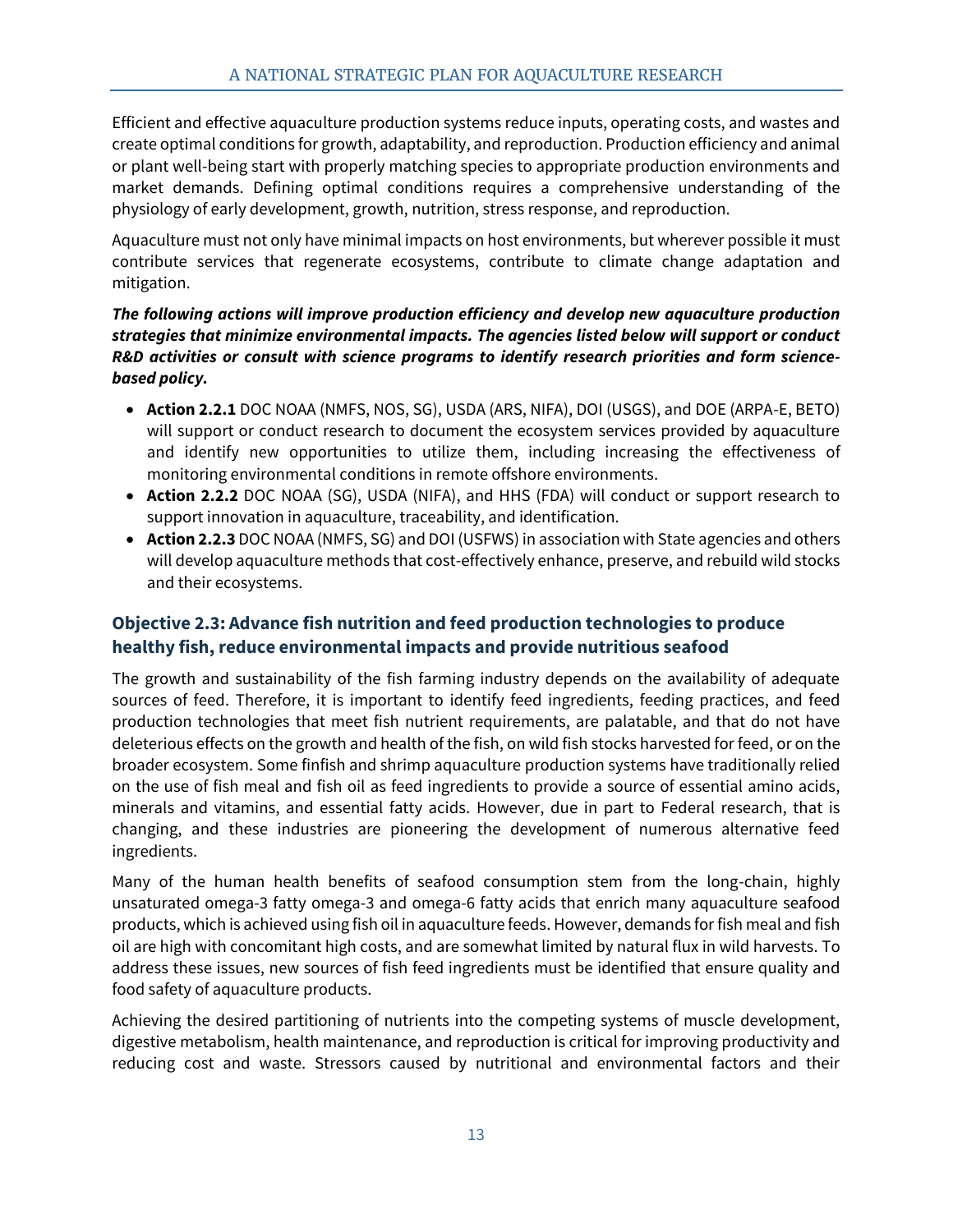interactions must be understood to limit poor animal health, disease, and product quality; suboptimal growth and production efficiency; and excess waste.

#### *The following actions will improve the feeds used in aquaculture systems. The agencies listed below will support or conduct R&D activities or consult with science programs to identify research priorities and form science-based policy.*

- **Action 2.3.1** DOC NOAA (SG), DOE (BETO, ARPA-E), USDA (ARS, NIFA), DOI (USGS), and HHS (FDA) will collaborate to support or conduct research that determines the nutrient requirements to feed new and existing cultured species of finfish, mollusks, and microalgae and seaweeds at all stages of life to increase nutritional efficiency and provide maximal nutritional value for human consumption while minimizing potential impacts on wild fish stocks and the broader ecosystem.
- **Action 2.3.2** USDA (ARS, NIFA), DOC NOAA (NMFS, SG), DOI (USGS), and HHS (FDA) will support or conduct research to provide feed manufacturers with cost-effective choices in feed ingredients suitable for marine and freshwater aquaculture production.
- **Action 2.3.3** USDA (ARS, NIFA) and DOC NOAA (SG, NMFS) will conduct or support research to develop feeds and feed production methods (including live feeds) for all life stages of target organisms that result in high performance.
- **Action 2.3.4** DOC NOAA (NMFS, SG), DOI (USGS), USDA (NIFA), and HHS (FDA) will collaborate to provide Extension Service and production assistance for new aquafeeds and aquaculture products to standardize growth conditions, identify factors affecting expansion to commercial scales, reduce risk for new farm and production systems, and inform feed regulatory approval.

#### <span id="page-20-0"></span>**Objective 2.4: Improve engineering systems for aquaculture**

Production systems for aquaculture in the United States include pond-based systems (e.g., catfish and crawfish production); raceway systems (e.g., rainbow trout and microalgae); near-shore and offshore net-pens and cages (e.g., Atlantic salmon and marine fish); hatcheries (e.g., Pacific salmon and marine fish); intertidal, off-bottom, and long-line coastal shellfish production; freshwater and marine algae (including seaweed) production systems; and recirculation systems (e.g., aquaponics, salmon, yellow perch, tilapia, ornamental species, and oyster spat). The hatcheries and nurseries for all these types of aquaculture represent unique engineering challenges, but all production systems would benefit from advanced monitoring and control systems, labor-saving process engineering, and other specialized devices. For example, renewable energy for the operation of offshore systems could be supplied by integrated marine wind and water power technologies.<sup>25</sup>

Aquaponics, the cultivation of plants in water downstream of aquatic animal production, demonstrates the potential of integrating hydroponics with modern aquaculture systems. <sup>26</sup> Further R&D in combining complementary systems may enable large-scale production of both fish and vegetables in one system. This has the potential to help revitalize rural economies and provide for local production in food deserts where access to affordable, healthy food options is limited. $^{27}$ 

Significant opportunities exist to improve the performance and productivity of aquaculture production systems through innovative engineering and new devices and technologies. There is significant

<sup>25</sup> LiVecchi A, Copping A, Jenne D, et al, *Powering the Blue Economy; Exploring Opportunities for Marine Renewable Energy in Maritime Markets*. Washington, D.C.: U.S. Department of Energy, Office of Energy Efficiency and Renewable Energy; 2019.

<sup>&</sup>lt;sup>26</sup> U.S. Department of Commerce, "Fisheries of the United States 2017"

<sup>27</sup> <https://www.ers.usda.gov/data-products/food-access-research-atlas/>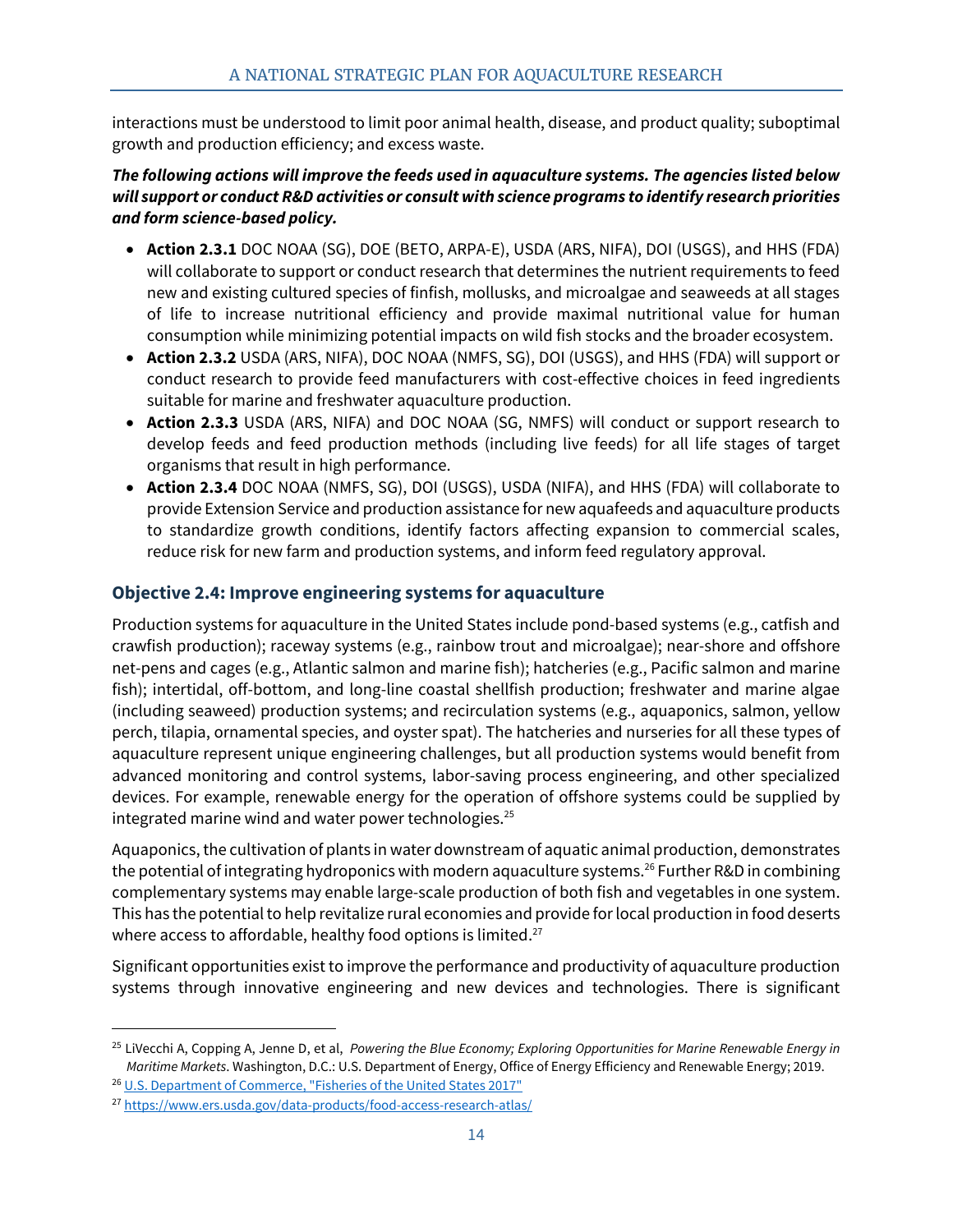potential to adapt current commercial technologies and engineering solutions from other sectors, such as municipal wastewater treatment, manufacturing, medicine, information technology, artificial intelligence, sensors, and energy, that can be integrated into aquaculture systems to improve productivity and efficiency.

*The following actions will improve the efficiency and sustainability of aquaculture production systems. The agencies listed below will support or conduct R&D activities or consult with science programs to identify research priorities and form science-based policy.*

- **Action 2.4.1** USDA (ARS, NIFA), DOC NOAA (SG, NMFS), and DOI (USFWS) will support research that ensures robust aquaculture system performance at reasonable costs that maximize production potential, safety, and economic performance and reduce risk to native populations (including endangered and threatened species), while minimizing labor needs and impacts on wild organisms.
- **Action 2.4.2** USDA (ARS), DOE (BETO), and DOC NOAA (NMFS, SG) will support or conduct research that develops highly effective hatcheries and harvest and processing equipment.
- **Action 2.4.3** USDA (NIFA), DOI (USGS), and DOC NOAA (SG) will support or conduct research to develop or improve various types of specialized aquaculture systems that may be appropriate for U.S. aquaculture.
- **Action 2.4.4** DOC NOAA (SG, NMFS) and USDA (NIFA) will provide Extension Service support, test beds, and demonstration and production assistance through public-private partnerships to increase the rate of knowledge transfer from research to implementation and provide effective communication to researchers on behalf of farmers.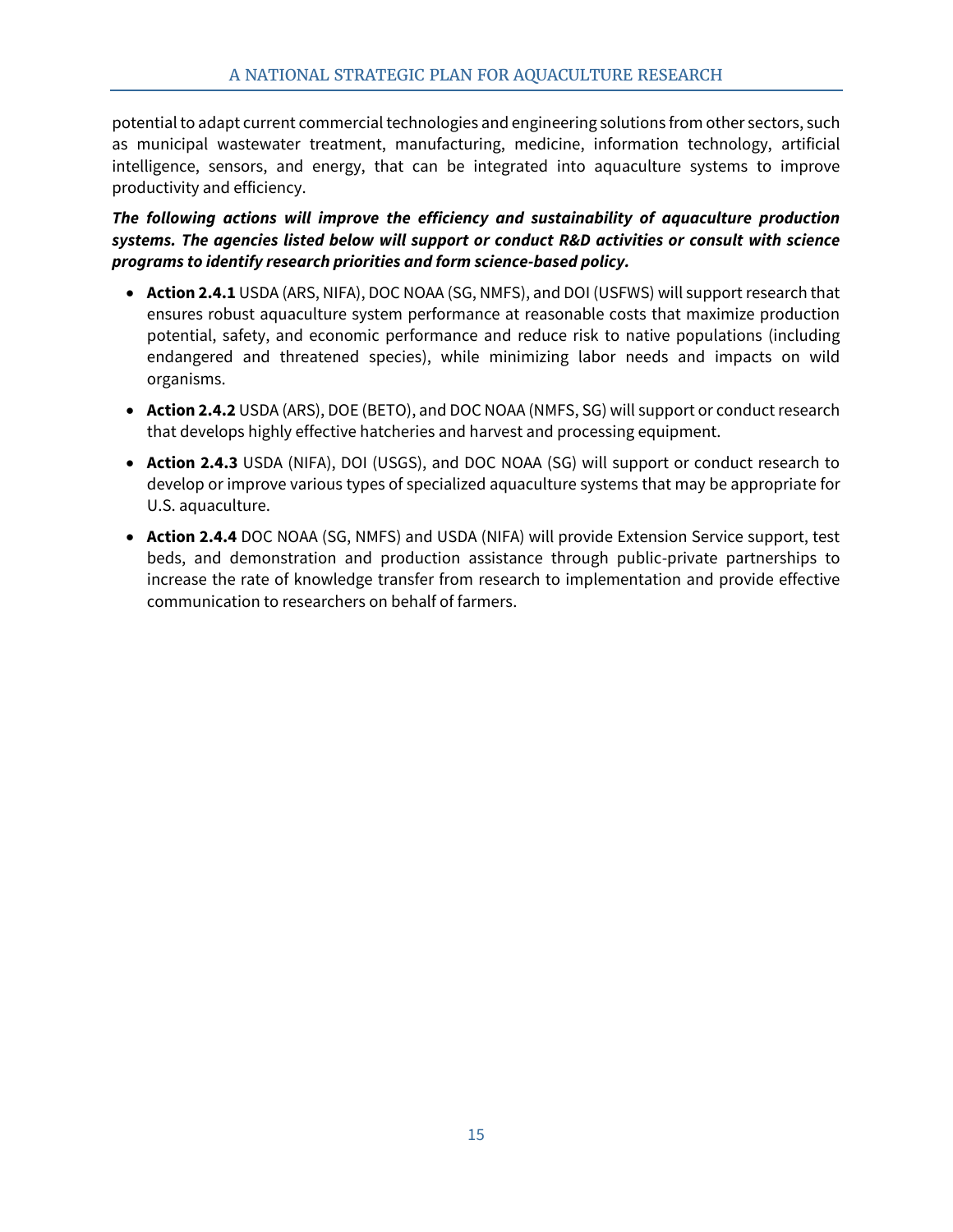

# <span id="page-22-0"></span>**Goal 3. Uphold Animal Well-Being, Product Safety, and Nutritional Value<sup>28</sup>**

Given seafood's many health benefits, 2020-2025 US Dietary Guidelines for Americans recommends increasing seafood consumption in the United States. <sup>29</sup> Demonstrating the safety and nutritious value of domestic aquaculture products will inform consumer decisions on seafood purchases. Similarly, promoting health benefits could improve food security as higher demand will stimulate more domestic aquaculture production. Access to healthy farmed seafood products starts with healthy aquatic organisms grown in healthy aquatic ecosystems.

"One Health<sup>"30</sup> concepts recognize that the health of people is connected to the health of farmed organisms and the environment. One Health approaches to developing healthy ecosystems are collaborative, multisectoral, and transdisciplinary—working at the local, regional, national, and global levels—with the goal of achieving optimal health outcomes. These approaches recognize the interconnection between people, animals, plants, and their shared environments. <sup>31</sup> Optimal implementation of One Health principles requires the development and coordination of programs, policies, legislation, and research in which multiple sectors communicate and work together to achieve better public health outcomes. Specifically, the concept focuses on ways to improve food security, quality, and safety; control diseases; and manage environmental factors through harmonization and standardization. To apply the One Health concept to aquaculture, Federal research should be coordinated to:

- Improve aquatic animal and algal health management;
- Ensure the safety of all biologics and therapeutics being used in domestic aquaculture;
- Promote and ensure the safety and health benefits of consuming aquaculture products;
- Minimize the potential for impacts on the environment from aquaculture facilities;
- Restore endangered species and habitats;
- Increase the socioeconomic health of communities;
- Improve U.S. food and nutritional security; and
- Where appropriate, minimize negative secondary impacts to human, animal, and plant health.

 $28$  Photos courtesy of the ARS Image Gallery https://www.ars.usda.gov/oc/images/image-gallery/

<sup>&</sup>lt;sup>29</sup> The 2020-2025 Dietary Guidelines:

https://www.dietaryguidelines.gov/https://health.gov/dietaryguidelines/2015/guidelines/ accessed November 17, 2021

<sup>&</sup>lt;sup>30</sup> One Health, World Health Organization[, https://www.who.int/features/qa/one-health/en/,](https://www.who.int/features/qa/one-health/en/) accessed July 13, 2019

<sup>31</sup> <https://www.cdc.gov/onehealth/index.html>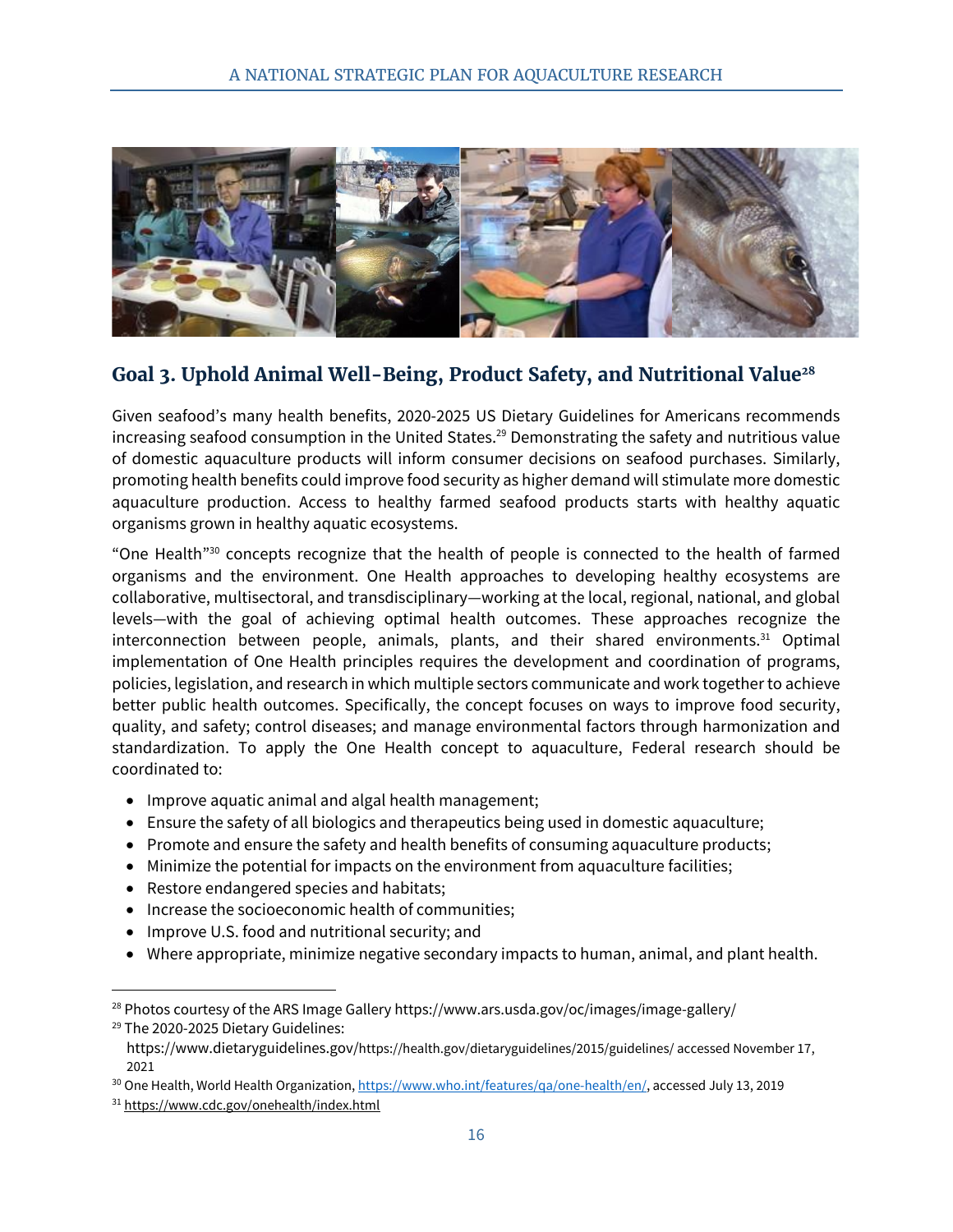#### <span id="page-23-0"></span>**Objective 3.1: Develop strategies to protect the health and well-being of aquaculture species**

Disease causes economic and ecological losses across the aquaculture sector. In addition to direct losses to production, disease can have broader indirect impacts on the surrounding ecosystem, public perception, demand for cultured products, and policy decisions. Accordingly, significant investments should be directed toward understanding priority disease issues and developing tools and capabilities to proactively address them. Wherever possible, prevention of disease through good farm management (i.e., maintaining good water quality, not overfeeding, not overstocking) and sound on-farm biosecurity programs and vaccination is preferred to treatment with pharmaceuticals. This also includes the need to integrate oceanographic and epidemiological models to help site and manage marine aquaculture. Disease prevention is also improved by national and regional biosecurity efforts, including inspection and approval protocols for aquaculture inputs such as feed, eggs and juveniles.

Where preventive measures have not been developed or are not adequate, safe and effective treatment options must be developed to avoid unnecessary losses and protect animal and plant welfare. Research is needed to characterize important and emerging disease issues, identify effective prevention measures, including vaccines, and develop safe and effective treatment options using approved drugs and biologics.

Domesticating aquaculture species for commercial production often requires treatments with specific drugs to better predict spawning times and enhance reproductive success or develop monosex or sterile populations. These treatments can reduce the impacts of sexual dimorphism, reduce risks associated with escapes, and protect investments in selected stocks. Anesthetics are also needed for tagging, weighing, and nonlethal sampling wild and domesticated stocks.

#### *Key actions listed below will protect aquatic animal health and the agencies listed will support or conduct R&D activities or consult with science programs to identify research priorities and form science-based policy.*

- **Action 3.1.1** USDA (APHIS, ARS, NIFA), DOC NOAA (SG, NMFS), and DOI (USGS, USFWS) will support or conduct research and industry outreach to improve farm-level biosecurity and management practices including non-lethal pathogen testing to maintain adequate water quality, minimize animal stress, and prevent diseases.
- **Action 3.1.2** DOI (USFWS), USDA (APHIS), and DOC NOAA (SG, NMFS) will conduct outreach to improve regional and national biosecurity procedures including transfers of juveniles and other aquaculture inputs and products.
- **Action 3.1.3** HHS (FDA), USDA (APHIS, ARS, NIFA), DOI (FWS, USGS), and DOC NOAA (SG, NMFS) will collaborate to support or conduct research that identifies and characterizes key unmet needs or provides information on the safety and effectiveness for drugs and biologics across the aquaculture sector, including vaccine and disease treatments, anesthetics, marking agents, and tools to aid in spawning and gender control.
- **Action 3.1.4** HHS (FDA), and DOC NOAA (NSIL) will validate new chemical detection methods for residues of approved and unapproved drugs to support regulatory compliance and surveillance activities.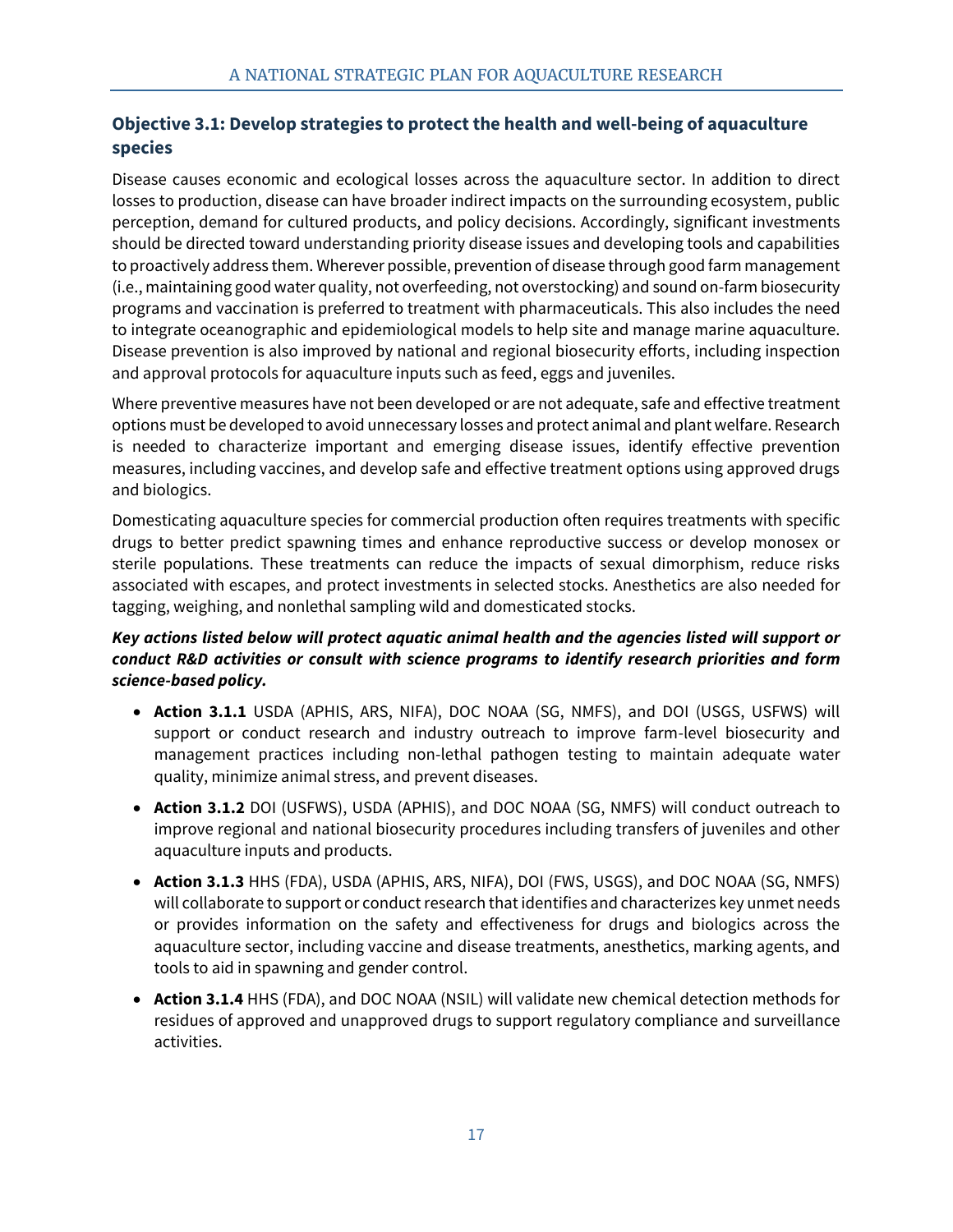- **Action 3.1.5** HHS (FDA), USDA (APHIS), and DOI (USFWS) will develop standardized criteria to interpret laboratory tests intended to provide surveillance for monitoring antimicrobial resistance and to inform judicious use of antimicrobials.
- **Action 3.1.6** HHS (FDA), DOI (USFWS) and DOC NOAA (NMFS) will investigate alternative approaches to the standard drug development process to increase availability of approved therapies for U.S. aquaculture.
- **Action 3.1.7** USDA (APHIS, ARS), DOI (USGS) and DOC (NMFS) will conduct research to detect and characterize important and emerging aquatic diseases to support early detection (biosurveillance) and develop effective responses.

#### <span id="page-24-0"></span>**Objective 3.2: Promote the safety and nutritional value of U.S. aquaculture products**

Domestic seafood produced in aquaculture systems is safe and nutritious. The consumption of seafood has been associated with a lower risk of heart disease-related death and, part of a healthy eating pattern, with a lower risk of obesity.<sup>32</sup> Seafood has also been associated with better health outcomes for children when mothers consume seafood while pregnant or breastfeeding. For these reasons, the 2020-2025 Dietary Guidelines for Americans recommends that the general population should eat at least 8 ounces of seafood per week; the average American consumes less than half that amount. Research that further documents the safety and benefits of seafood consumption will help inform the public and support increased consumption.

#### *The following actions will inform consumers that seafood is safe and demonstrate the health benefits of domestic farm-raised seafood products. The agencies listed below will support or conduct R&D activities or consult with science programs to identify research priorities and form science-based policy.*

- **Action 3.2.1** HHS and USDA (ARS) will determine the overall seafood consumption benefits and risks and communicate dietary recommendations at various life stages to the public.
- **Action 3.2.2** USDA (ARS) and DOI (USGS) will determine the nutritional profile of aquaculture and wild-caught products
- **Action 3.2.3** HHS (FDA) and USDA (APHIS) will develop an integrated food safety and disease prevention program for use by domestic aquaculture farms.

# <span id="page-24-1"></span>**Implementing the Federal Aquaculture Research Strategy**

Annual Federal expenditures for aquaculture R&D support core research capabilities in universities, Federal laboratories, and small businesses that solve critical problems and generate new or improved technologies and better practices for industry. There are also opportunities to develop new industries to meet the growing demand for seafood and respond to the challenges of a changing environment. This plan recognizes that multidisciplinary research and coordination of various types of Federal research programs are needed to improve competitiveness, production efficiency, economic viability, and long-term environmental sustainability through advances in all areas of aquaculture research. Federal aquaculture research is supported by multiple departments, with each program bringing

<sup>&</sup>lt;sup>32</sup> The 2020-2025 Dietary Guidelines for Americans are the most recent version: https://www.dietaryguidelines.gov/.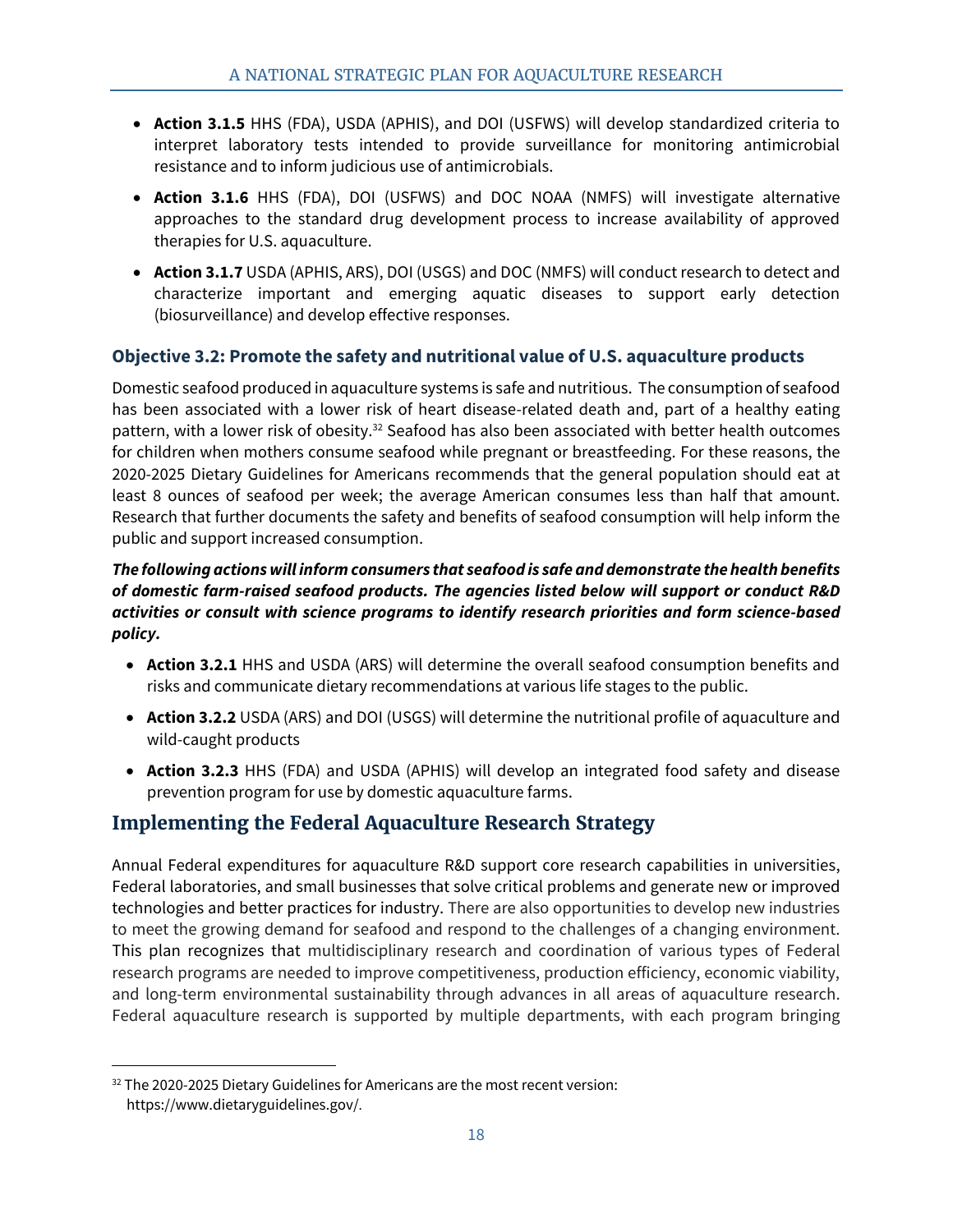unique perspectives and strengths to the overall portfolio of aquaculture science. The primary roles of Federal research agencies are to:

- Prioritize research needs and fund high-quality projects that develop new or improved technologies and drive growth in productivity;
- Support sound science for policy, regulatory, and permitting decisions that allow responsible industry development; and
- Support effective extension and education functions that help translate and deliver new knowledge for the public good and facilitate farm-level adoption of improved technologies.

Federal research, extension, and education activities are implemented through intramural programs at Federal laboratories and extramural programs where funding is provided to academic, industry, nongovernmental or other research organizations.

Responsible expansion of domestic aquaculture production will require wise investment of Federal resources to develop and implement new technologies, train a highly skilled workforce, inform policyand decision-making, create jobs, and identify opportunities for economic growth. This section identifies the roles for the Federal government, academia, research organizations, and the commercial sector and strategies for ensuring coordination.

# <span id="page-25-0"></span>**Federal Research Laboratories**

Federal laboratories have a unique role in developing tools for aquaculture production and management through investments in long-term, stable funding in key infrastructure. This includes test sites and hatcheries; environmental modeling; geospatial data and siting tools; feed mills; pilot-scale grow-out facilities; genetics programs; and analytical reference, inspection, and fish health and disease laboratories that would be difficult to sustain without such long-term security. Federal laboratories also have access to restricted datasets that are not always available to the general academic community.<sup>33</sup> In addition, Federal scientists can quickly respond to emerging challenges such as new disease outbreaks and other unforeseen issues. Federal laboratories are extremely effective at meeting their missions, especially when coupled with extramural programs described in the next section.

# <span id="page-25-1"></span>**Academia and Research Organizations**

Federal extramural research programs partner with academic and other research organizations by supporting activities that address Federal research priorities. Compared with Federal laboratories, extramural research supported by competitive grants is best suited for short-term (1- to 4-year) research projects; addressing emerging industry needs; and encompassing a much broader range of topics (including high-risk/high-payoff ideas). Competitive grants bring in innovative ideas from other scientific fields, and can connect industry, State programs, research institutions, and extension programs. These shorter-term research efforts enhance, and are enhanced by, the scientific backbone created by longer-term intramural programs that support the Federal infrastructure described above. The United States is rare among nations in that it has a solid history of active extension services focused on aquaculture. The USDA NIFA supports Cooperative Extension Services that primarily focus on freshwater aquaculture, whereas NOAA Sea Grant supports extension primarily in marine aquaculture. Both agencies coordinate aquaculture extension at the national level through the National Aquaculture Extension Steering Committee (NAESC). The importance of the Extension Service in facilitating the

<sup>33</sup> For example, data covered under the Foundations for Evidence-Based Policymaking Act of 2018 (https://www.congress.gov/bill/115th-congress/house-bill/4174)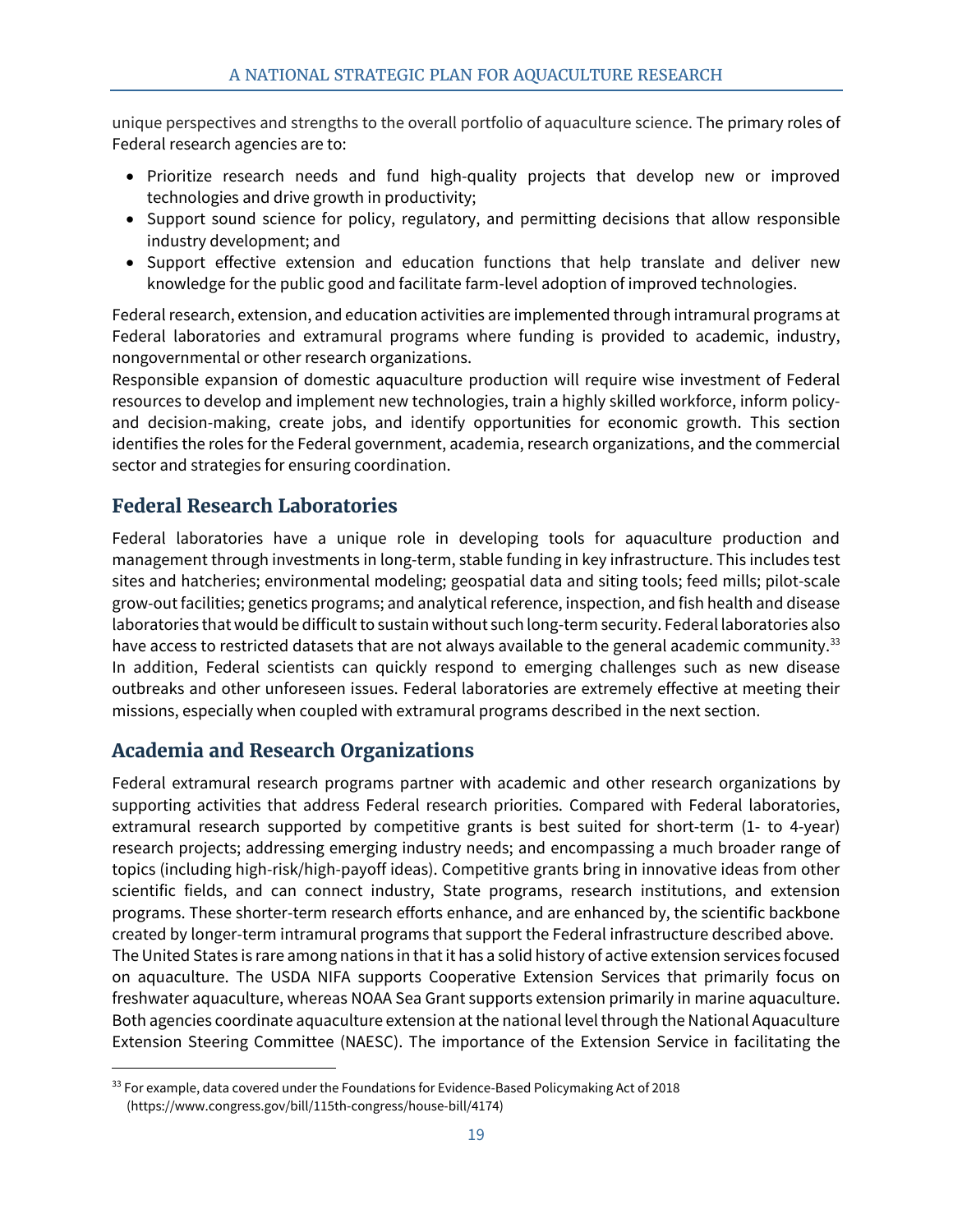creation of useful science and transferring that science to the end user cannot be overstated. The Extension Service is a large part of why the United States leads in science and technology generally, serving as a professional connection between research institutes and the end-users of scientific information.

#### <span id="page-26-0"></span>**Users of Aquaculture Research and Development**

Federal research and development investments that advance responsible expansion of domestic aquaculture production will be most effective through continual engagement with the end users of this research and development. Farmers, feed companies, animal health companies, nongovernmental organizations, and manufacturers of gear and production systems are among the stakeholders needing research products. Likewise, regulators and other decision makers require science informed decisionmaking tools to regulated and manage complex resource interactions. This engagement is critical for identifying and prioritizing critical research needs, creating a highly skilled workforce, and participating in policy-making processes at the levels of Federal, State, tribal, and local governments. Although some of this communication can occur through the Extension Service, whenever possible representatives of the commercial and non-commercial organizations should also represent themselves directly and through allied stakeholder organizations.

# <span id="page-26-1"></span>**Coordination and Collaboration**

Coordination and collaboration across sectors are essential for maximizing the impact of the Federal aquaculture R&D portfolio. The Subcommittee on Aquaculture serves to enhance interagency coordination and is the primary contact for stakeholders interested in Federal activities related to aquaculture science. Coordination and collaboration among Federal agencies, academia, States, and the commercial sector is critical to:

- 1) Avoiding duplication in research approaches while maximizing impact on key science needs;
- 2) Identifying and prioritizing research needs;
- 3) Evaluating the impacts of research outcomes;
- 4) Transferring technologies to the commercial sector and regulatory process;
- 5) Developing sound, science-based policies that ensure responsible production of safe and nutrition aquaculture products;
- 6) Identifying market opportunities for expanding production; and
- 7) Training and employing a highly skilled workforce.

Expanding domestic aquaculture would benefit from developing scalable commercial marine aquaculture production sites projects through public-private partnerships that serve to determine the economic viability of state-of-the-art production technologies, quantify the environmental impacts, and inform future policy-making decisions. These testbeds would serve as pre-permitted incubators to conduct industry-relevant scale and pre-commercial testing; however, they require a critical mass of long-term resources that are not typically available to intramural and extramural programs.

#### <span id="page-26-2"></span>**Federal Agencies Supporting Aquaculture Research and Development**

<span id="page-26-3"></span>The following Federal agencies administer research programs related to aquaculture funded by extramural and/or intramural resources.

#### **Army Corps of Engineers**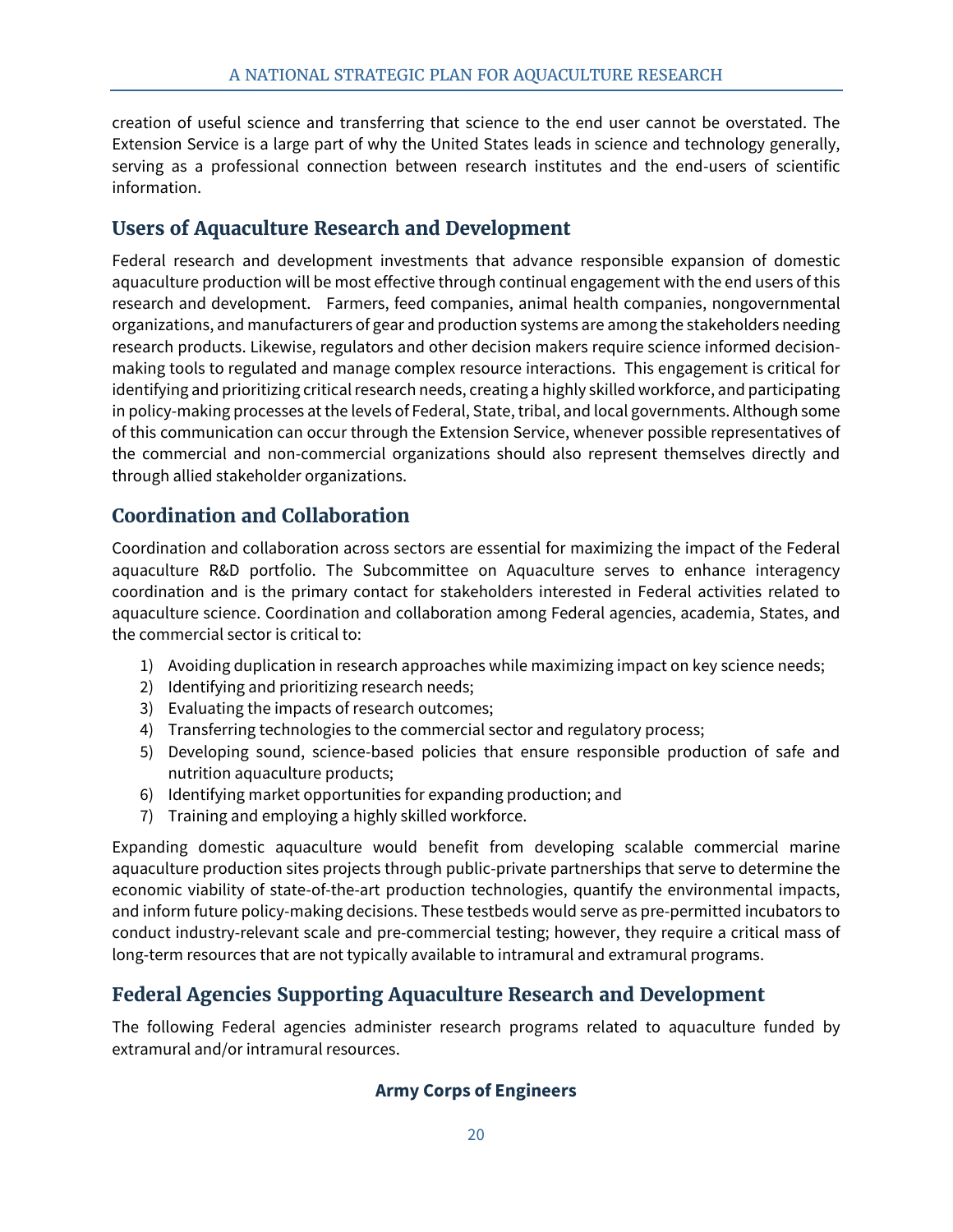*USACE Civil Works Regulatory Program* regulates activities affecting navigable waterways and discharges of dredged or fill material into waters of the United States. Regulated activities can include both shellfish and non-shellfish aquaculture within inshore and offshore waters. The Corps' decisionmaking authority for these activities involves among other things, a determination that the regulated activity is not contrary to the public interest, including consideration of compliance with other applicable Federal laws such as the Magnuson-Stevens Fishery Conservation Management Act, Endangered Species Act, and National Environmental Policy Act.

*USACE Civil Works–Planning* works with non-Federal partners to construct oyster reefs for the purposes of ecological restoration in degraded habitats, and to create/restore reefs that physically dampen wave energy and prevent negative impacts on the shoreline.

*USACE Civil Works–Operations* funds mitigation fish hatcheries under multiple authorities often in partnership with other State or Federal (e.g., USFWS, NOAA) agencies.

#### **Department of Agriculture**

<span id="page-27-0"></span>*Agricultural Research Service* conducts intramural research on marine and freshwater systems and delivers technologies that improve domestic aquaculture production efficiency, animal health, nutrition, genetics, and product quality while minimizing impacts on natural resources. Current research includes shellfish and freshwater and marine finfish farmed across a diverse array of production systems.

*Animal and Plant Health Inspection Service* serves to protect and promote U.S. agricultural health and to administer the Animal Welfare Act.

*Economic Research Service* anticipates trends and emerging issues in agriculture, food, the environment, and rural America and to conduct high-quality, objective economic research to inform and enhance public and private decision-making. ERS provides monthly data on the domestic aquaculture industry and U.S. trade in aquaculture products.

*Food Safety and Inspection Service* protects the public's health by ensuring the safety of meat, poultry, and processed egg products. Through the 2008 and 2014 Farm Bills, FSIS inspects siluriformes, including catfish, under the Federal Meat Inspection Act.

*National Agricultural Statistics Service* produces the Census of Aquaculture every 5 years, which expands on the data collected about aquaculture collected from the Census of Agriculture and provides a comprehensive picture of the aquaculture sector at the State and national levels. NASS also produces annual reports for catfish and trout.

*National Institute of Food and Agriculture* addresses national needs for aquaculture research, education, extension, and technology transfer to support U.S. aquaculture production through the Regional Aquaculture Center program; by funding aquaculture extension educators via Cooperative Extension at land-grant universities; and NIFA's competitive research programs, which address diverse freshwater and marine aquaculture research areas and species.

*Risk Management Agency* provides insurance policies to help aquaculture producers manage risk. Currently, cultivated clams and oysters have specific plans available in four States, while a whole-farm revenue protection plan is available to alligator, baitfish, clams, fish, oysters, trout, aquatic plants, and watercress producers across the country.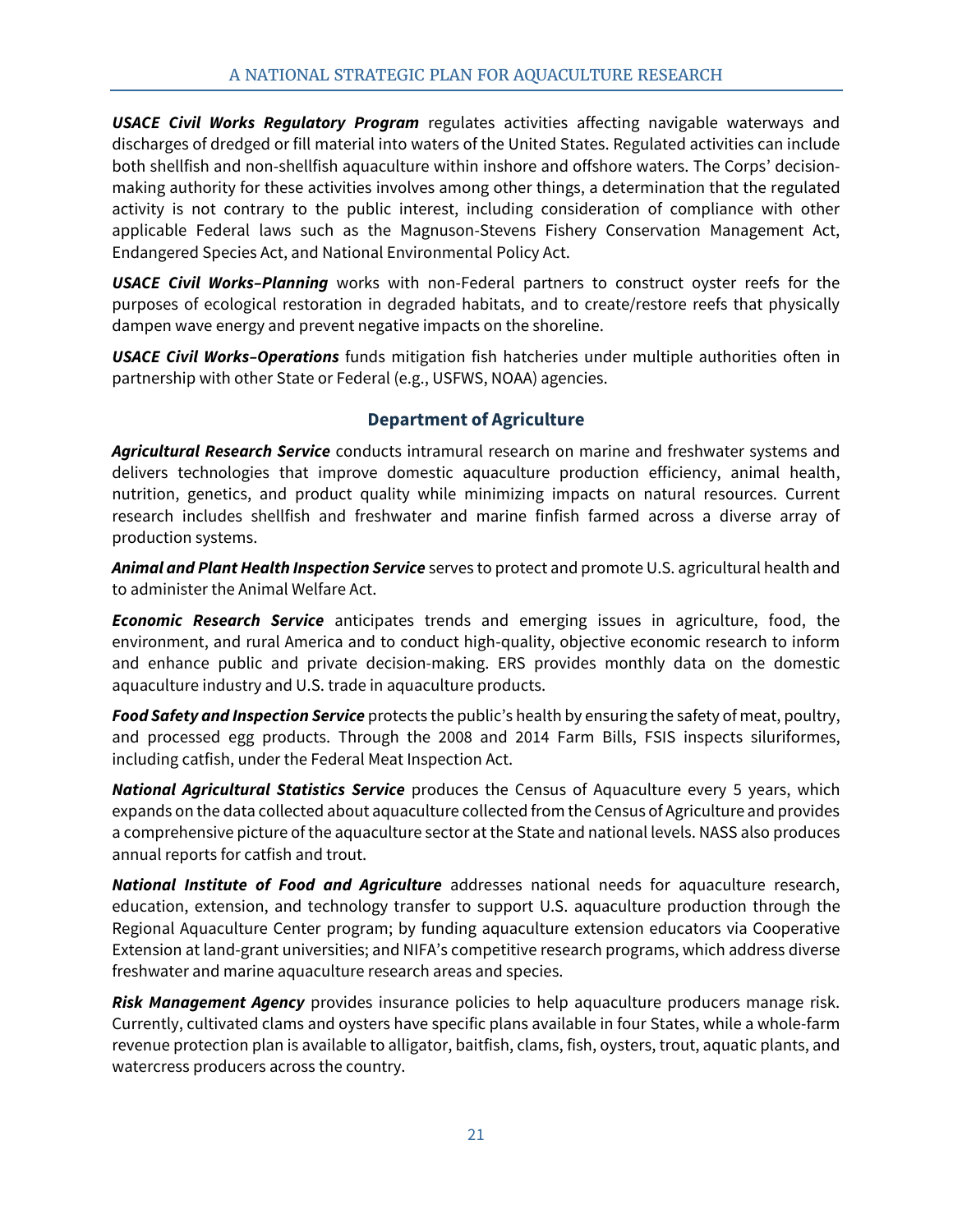#### **Department of Commerce**

<span id="page-28-0"></span>*NOAA National Marine Fisheries Service* provides key infrastructure, dedicated aquaculture scientists, and professional technical support staff through regional Fisheries Science Centers to focus long-term efforts on enduring industry and regulatory science needs. NMFS also provides extramural funding to support industry development. NMFS Seafood Inspection Program and the National Seafood Inspection Laboratory (NISL) work to ensure confidence in U.S. seafood by protecting and strengthening the seafood market through global trade, establishing partnerships with industry and consumer groups, providing seafood inspection services, and analyzing seafood safety risks.

*NOAA Sea Grant* provides grants and an Extension Service that support the development of sustainable marine and Great Lakes aquaculture to help coastal communities maintain a safe and sustainable local seafood supply. Sea Grant's investment in aquaculture focuses on research and technology transfer, often through one-to-one interactions with extension agents, to support and expand America's aquaculture industry.

*NOAA National Ocean Service* National Centers for Coastal Ocean Service programs specialize in understanding the environmental interactions of aquaculture with marine and human ecosystems. Interdisciplinary scientists focus on coastal planning to address conflicts among ocean uses, to inform and support public outreach and education efforts, and to increase awareness of the environmental, economic, and social opportunities aquaculture can provide coastal communities.

#### **Department of Energy**

<span id="page-28-1"></span>*Advanced Research Projects Agency–Energy's Macroalgae Research Inspiring Novel Energy Resources* program supports research effort to develop innovative technology solutions for the costeffective production of macroalgal biomass as a bioenergy feedstock in the open ocean of the U.S. Exclusive Economic Zone at energy-relevant scale.

*Energy Efficiency and Renewable Energy's Bioenergy Technologies Office* offers competitive R&D funding opportunities relevant to aquaculture and energy. As part of their bioenergy mission BETO supports the R&D of algae crop, cultivation systems, and conversion to biofuels and bioproducts. DOE serves alongside USDA as a co-chair agency member of the Biomass Research and Development Board, which is charged through the enactment of the Biomass Research and Development Act of 2000 to coordinate Federal programs to promote the use of biobased industrial products. EERE also has the Wind Energy and Water Power Technologies Offices that offer competitive R&D funding opportunities that could support off-shore, marine energy systems.

#### **Department of Health and Human Services**

<span id="page-28-2"></span>*Food and Drug Administration* protects public health by regulating aquaculture drugs and feeds, and helping to ensure the safety of our Nation's seafood supply. Through incentives afforded by the Minor Use and Minor Species Animal Health Act of 2004 and working with stakeholders, the Center for Veterinary Medicine works to help make more animal drugs legally available for minor species including fish. The Center for Veterinary Medicine also reviews the safety of new ingredients for use in aquaculture feeds. The FDA operates a mandatory food safety compliance program for all domestic and imported fish and fishery products under the provisions of the Federal Food, Drug, and Cosmetic Act, and pertinent regulations. FDA partners with other Federal, State, and local agencies in a cooperative effort to manage food safety risks and provide consistent standards and regulations for seafood products in various industry sectors.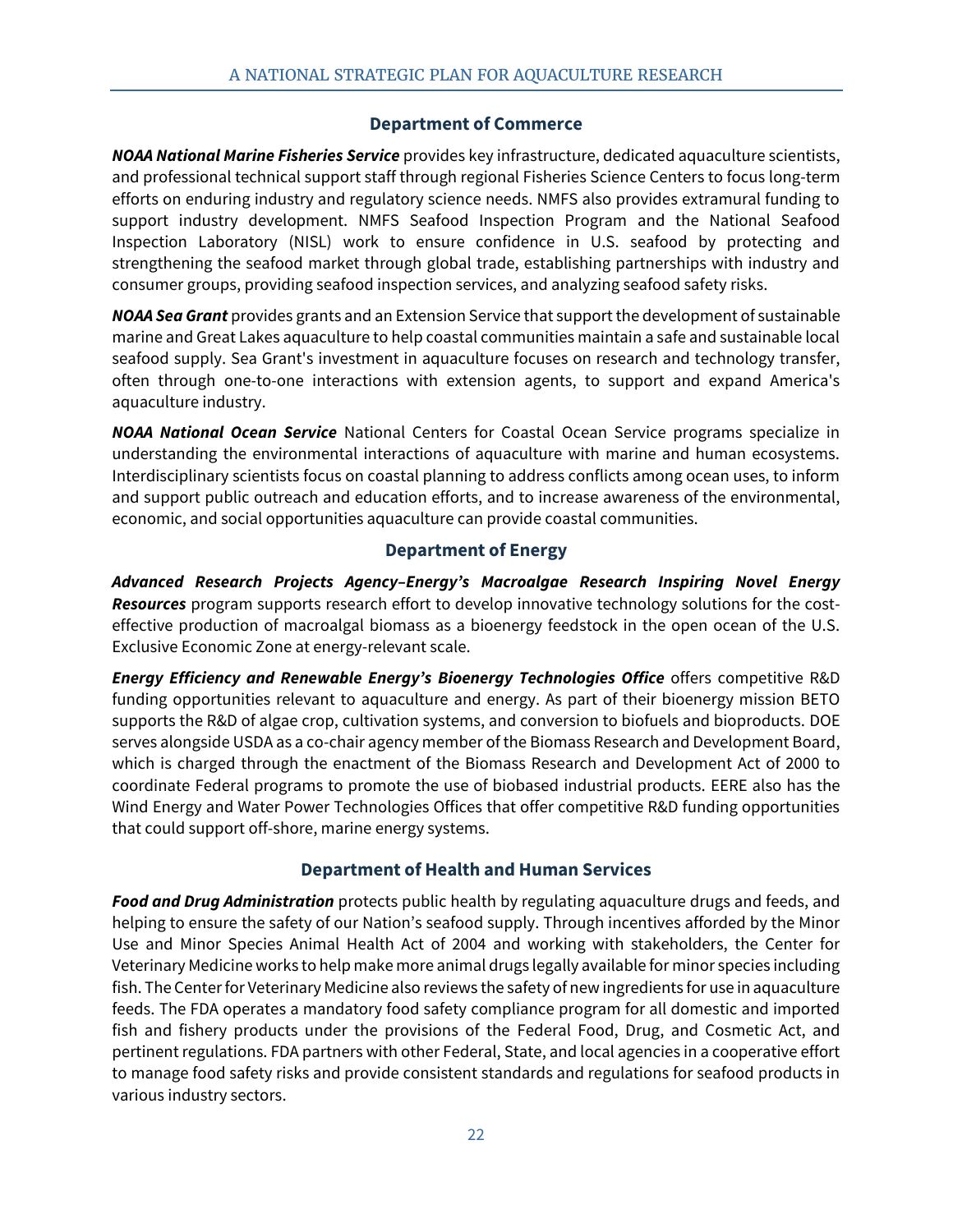#### **Department of the Interior**

<span id="page-29-0"></span>*U.S. Fish and Wildlife Service* operates the National Fish Hatchery System (NFHS) aimed at the recovery, restoration, and mitigation of aquatic species, populations, and systems across the country. The NFHS consists of 70 production facilities that propagate more than 100 species each year and depend directly on the support of 14 research and development centers aimed at improving production and assessment. The R&D centers include Fish Health Centers and Fish Technology Centers, representing diverse expertise including genetics, physiology, nutrition, aquatic animal health, pathogen identification and management, and assessment modeling. In addition, the Aquatic Animal Drug Approval Partnership (AADAP) program works with other Federal agencies, States, tribes, universities, and private partners to obtain FDA approval of new medications or other production aids for use in fish culture and fisheries management. AADAP provides legal access to a broad variety of experimental medications currently in the approval process through the National Investigational New Animal Drug Program and conducts research studies that evaluate the safety and efficacy of these experimental medications.

**U.S. Geological Survey** provides high-quality science to inform management for harvested species, threatened and endangered species, at-risk species and species of management concern, and their habitats. USGS works with Federal, State, local, and tribal partners to sustain hunting, fishing, and wildlife-related recreational activities. USGS also conducts research into the cause and mitigation of environmental and anthropogenic stressors that may affect the health and sustainability of species of management concern (including invasive species and disease). USGS science supports stock assessments of Great Lakes forage fish used by States, tribes, and provinces. USGS conducts risk assessments and advanced tool development for discovery, surveillance, and control of fish diseases of cultured and wild fish managed by other Federal, State, tribal, and international agencies. For investigating invasive species and disease, USGS maintains freshwater high-containment laboratories and a marine saltwater containment facility.

#### **Environmental Protection Agency**

<span id="page-29-1"></span>**Environmental Protection Agency** implements programs to protect human health and the environment. The Office of Water restores and maintains oceans, watersheds, and their aquatic ecosystems to protect human health, support economic and recreational activities, and provide healthy habitat for fish, plants and wildlife. The Office of Research and Development conducts research that provides the foundation for credible decision-making to safeguard human health and ecosystem from environmental pollutants. EPA's Safe and Sustainable Water Resources research program provides the science and innovative technologies that the agency and the Nation need to maintain drinking water resources and systems, as well as to protect the chemical, physical and biological integrity of the Nation's waters.

#### **National Science Foundation**

<span id="page-29-2"></span>**National Science Foundation** is an independent Federal agency with a mission to promote the progress of science; advance the national health, prosperity, and welfare; and secure the national defense. NSF is unique in carrying out its mission by supporting research across all fields of science, technology, engineering, and mathematics, and all levels of STEM education. NSF supports fundamental and use-inspired basic research, education, and workforce development across multiple programs that will help to advance the goals of this strategic plan for aquaculture research. Relevant areas of investment range from the molecular scale to the ecosystem scale and include research on organisms as integrated units of biological organization; population genetics and health of